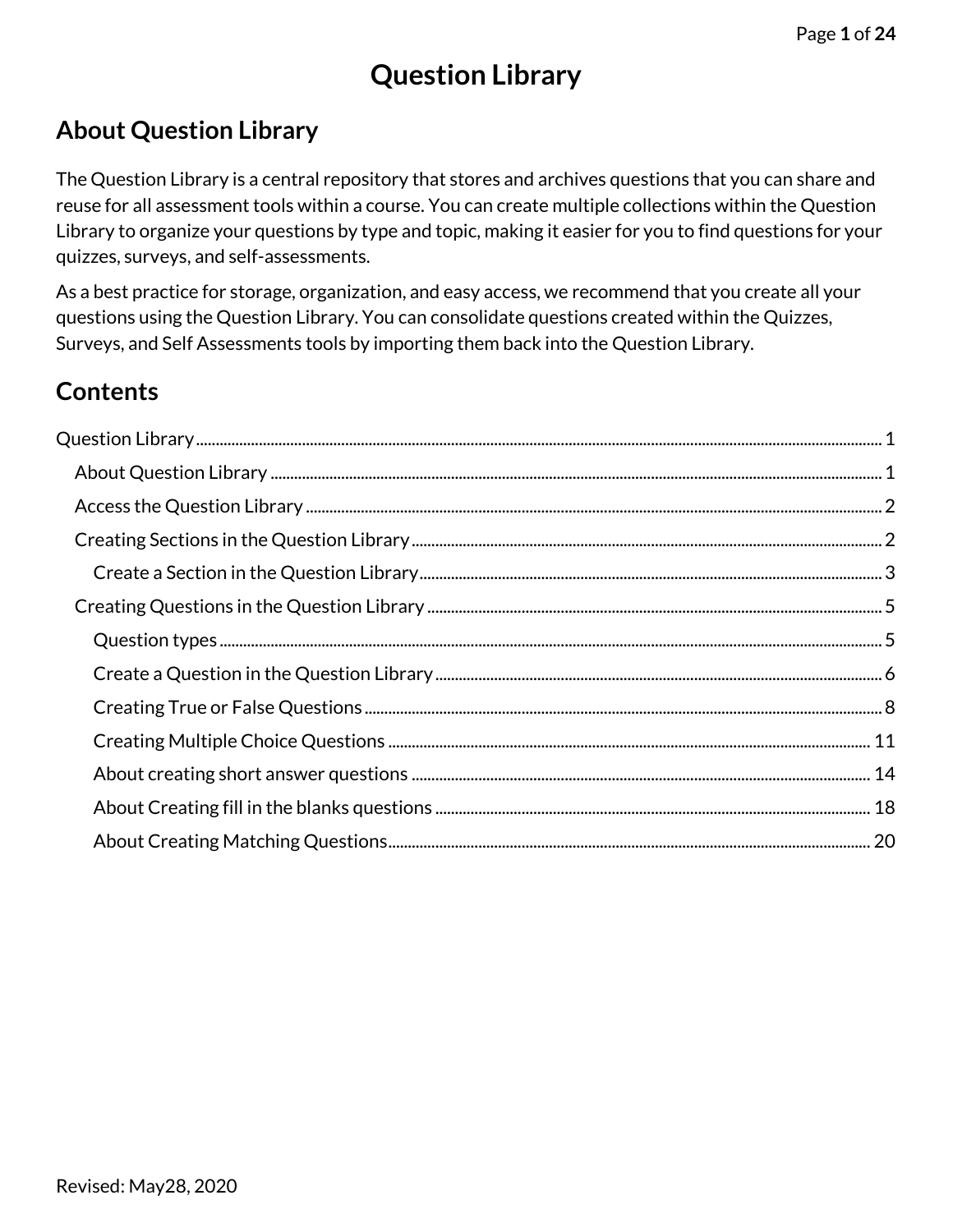# <span id="page-1-0"></span>**Access the Question Library**

#### **Step 1:** Select **Quizzes, Self-Assessments,** or **Surveys** from the navigation bar or **More** dropdown menu.

| ARAPAHOE<br>eLearning Course 2                                                                                                                                                | 器<br>David Barrentine                                                 | 50 <sup>2</sup>    |
|-------------------------------------------------------------------------------------------------------------------------------------------------------------------------------|-----------------------------------------------------------------------|--------------------|
| Course Home Content Assignments Discussions                                                                                                                                   | Grades Classlist Attendance Course Admin Calendar   More v<br>Quizzes |                    |
|                                                                                                                                                                               | YuJa                                                                  |                    |
|                                                                                                                                                                               | <b>Quick Eval</b>                                                     |                    |
| eLearning Course 2                                                                                                                                                            | <b>FAO</b>                                                            |                    |
|                                                                                                                                                                               |                                                                       |                    |
|                                                                                                                                                                               | Checklist                                                             |                    |
|                                                                                                                                                                               | Groups                                                                |                    |
| Announcements<br>$\checkmark$                                                                                                                                                 | Welcome! V                                                            | Intelligent Agents |
| Meeting in Webex $\sim$                                                                                                                                                       | $\times$<br>Instructor Name: eLea<br>Links                            |                    |
| We will be meeting virtually using the Webex web conferencing tool.                                                                                                           | E-mail: elearning@araj<br>Rubrics                                     |                    |
| When it is time for class to begin select the link below to join the web conference. You<br>will need speakers and a microphone or a headset to participate, you may also use | Phone: 303.797.5080                                                   | Self Assessments   |

#### **Step 2:** Select the **Question Library** link.

| <b>Manage Quizzes</b> | <b>Question Library</b> | <b>Statistics</b>   |                                 |              | <sup>O</sup> Help |
|-----------------------|-------------------------|---------------------|---------------------------------|--------------|-------------------|
| <b>New Quiz</b>       | <b>Edit Categories</b>  | More Actions $\vee$ |                                 |              |                   |
|                       |                         |                     | View:<br><b>By Availability</b> | $\checkmark$ | <b>Apply</b>      |

# <span id="page-1-1"></span>**Creating Sections in the Question Library**

Create sections to organize your questions into folders. You can do this in the Question Library or while creating a quiz, survey, or self-assessment by selecting **Add/Edit Questions**. All of these areas are identical in functionality: one creates folders within the Question Library, while the others create folders within an assessment type.

You can also import sections from the Question Library directly into a quiz, survey, or self- assessment. Importing sections from the Question Library will transfer section folders and all of their associated properties (section name, messages, images, or feedback).

**Note:** Although you can create subsections within sections, we recommend you keep question organization simple and intuitive.

Revised: May28, 2020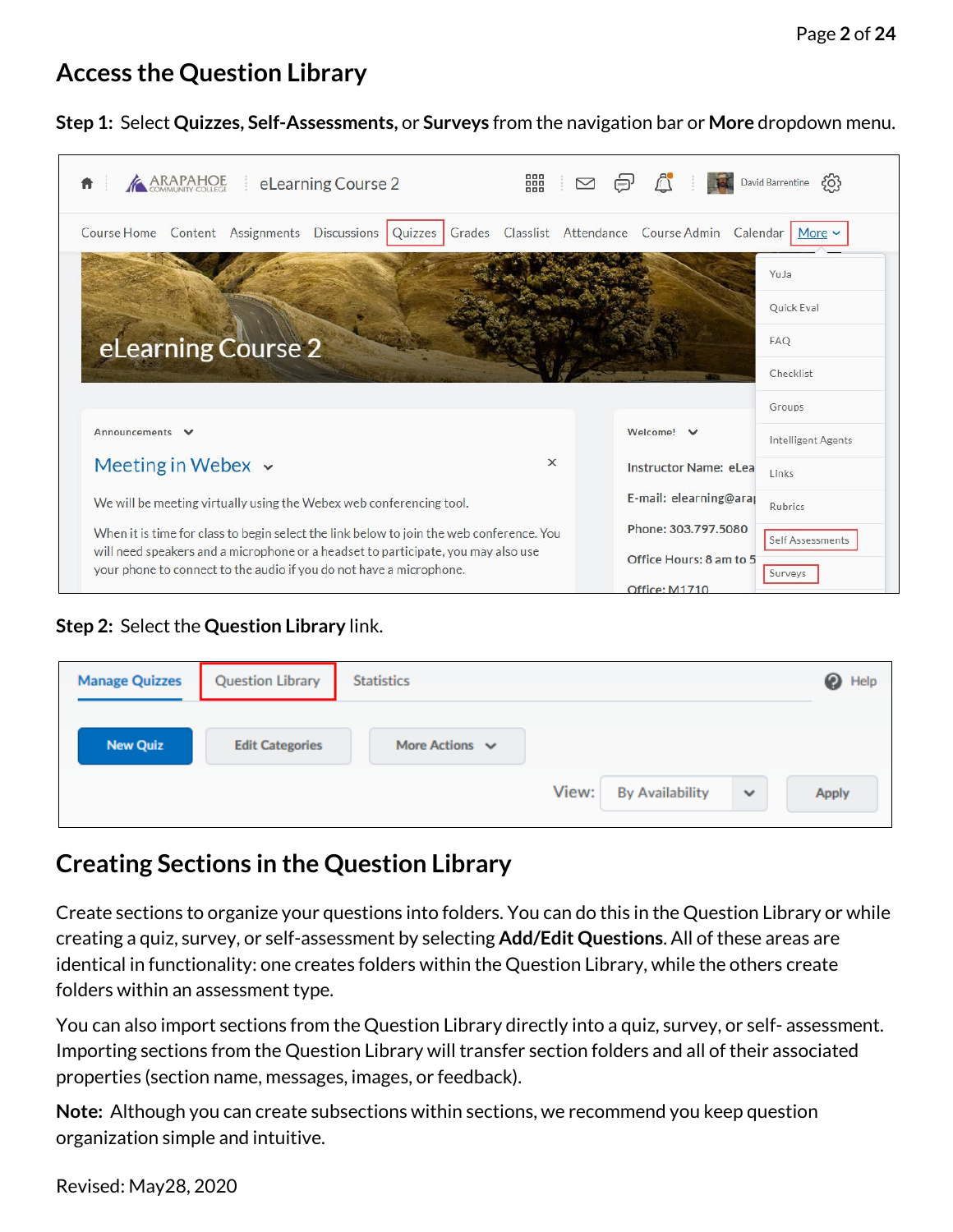# <span id="page-2-0"></span>**Create a Section in the Question Library**

**Step 1:** In the Question Library, select **Section** from the **New** dropdown menu.

| <b>Question Library</b>           |               |
|-----------------------------------|---------------|
| New '                             | Import $\vee$ |
| Section                           |               |
| True or False Question (T/F)      |               |
| Multiple Choice Question (MC)     |               |
| Multi-Select Question (M-S)       |               |
| Written Response Question (WR)    |               |
| <b>Short Answer Question (SA)</b> |               |
| Multi-Short Answer Question (MSA) |               |
| Fill in the Blanks Question (FIB) |               |
| Matching Question (MAT)           |               |
| <b>Ordering Question (ORD)</b>    |               |
| Arithmetic Question (2+2)         |               |
| Significant Figures (x10)         |               |
| Likert Question (LIK)             |               |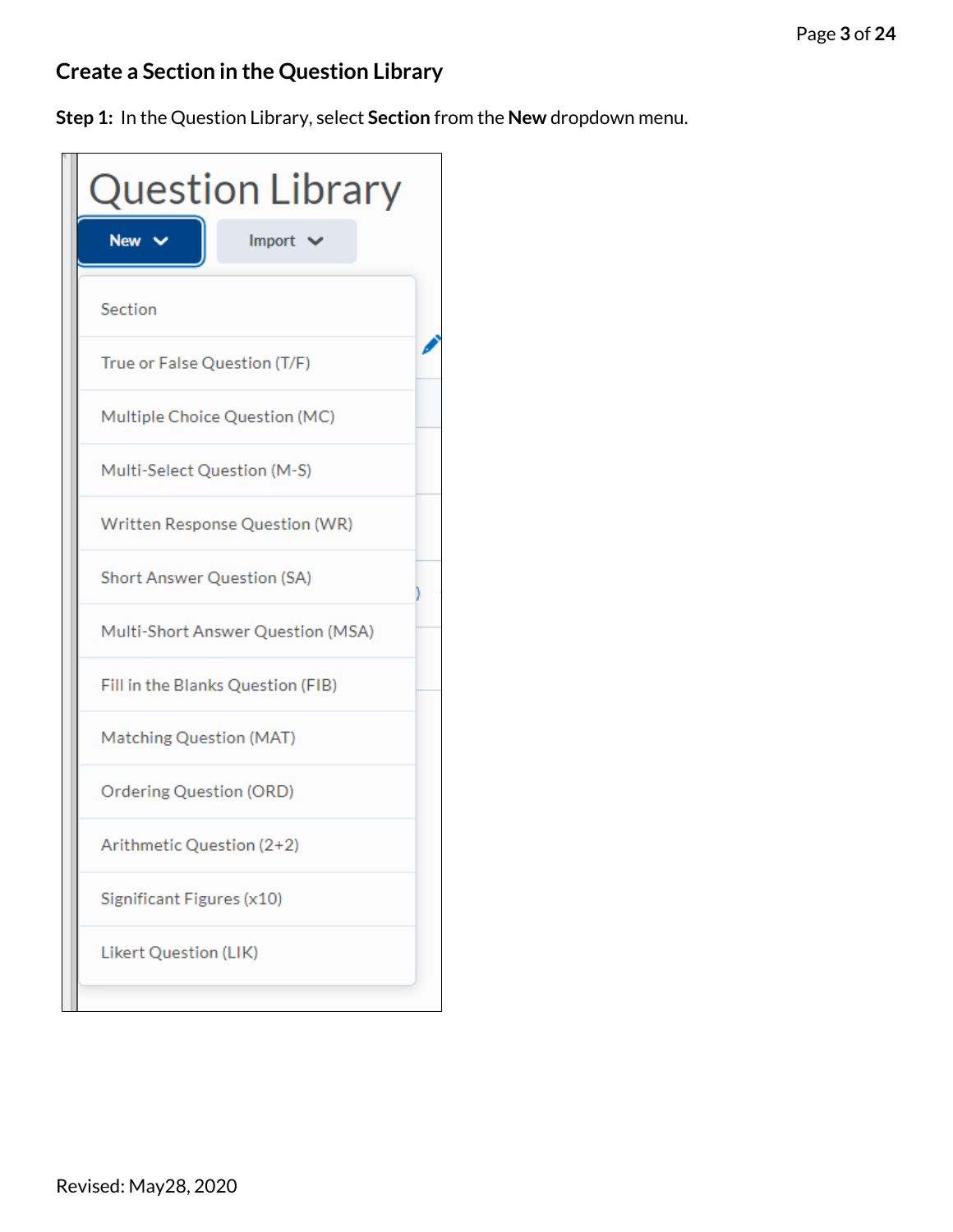**Step 2:** Enter the name of the section in the **Section Title** field, use the check box to **Hide Section Title from students** if desired.

**Step 3:** Enter **Section Text**(optional). You can also choose to **Hide Section Text from students.**

**Step 4:** Select **Shuffle questions in this section** to shuffle sections and pools in this section.

**Step 5:** Select **Save** to save section.

| Back to Question Library<br>≺                                                                                                     |                                      |  |
|-----------------------------------------------------------------------------------------------------------------------------------|--------------------------------------|--|
| Section Title*                                                                                                                    |                                      |  |
| Hide Section Title from students                                                                                                  |                                      |  |
| Section Text                                                                                                                      | <b>Β</b> <i>Ι</i> <u>∪</u> ☎ ଆ Σ ∨ ⊠ |  |
|                                                                                                                                   |                                      |  |
| Hide Section Text from students                                                                                                   |                                      |  |
| Shuffle questions in this section<br>Also shuffles sections and question pools in this section. Does not cascade to sub-sections. |                                      |  |
| <b>Save</b><br>Cancel<br>$\checkmark$                                                                                             |                                      |  |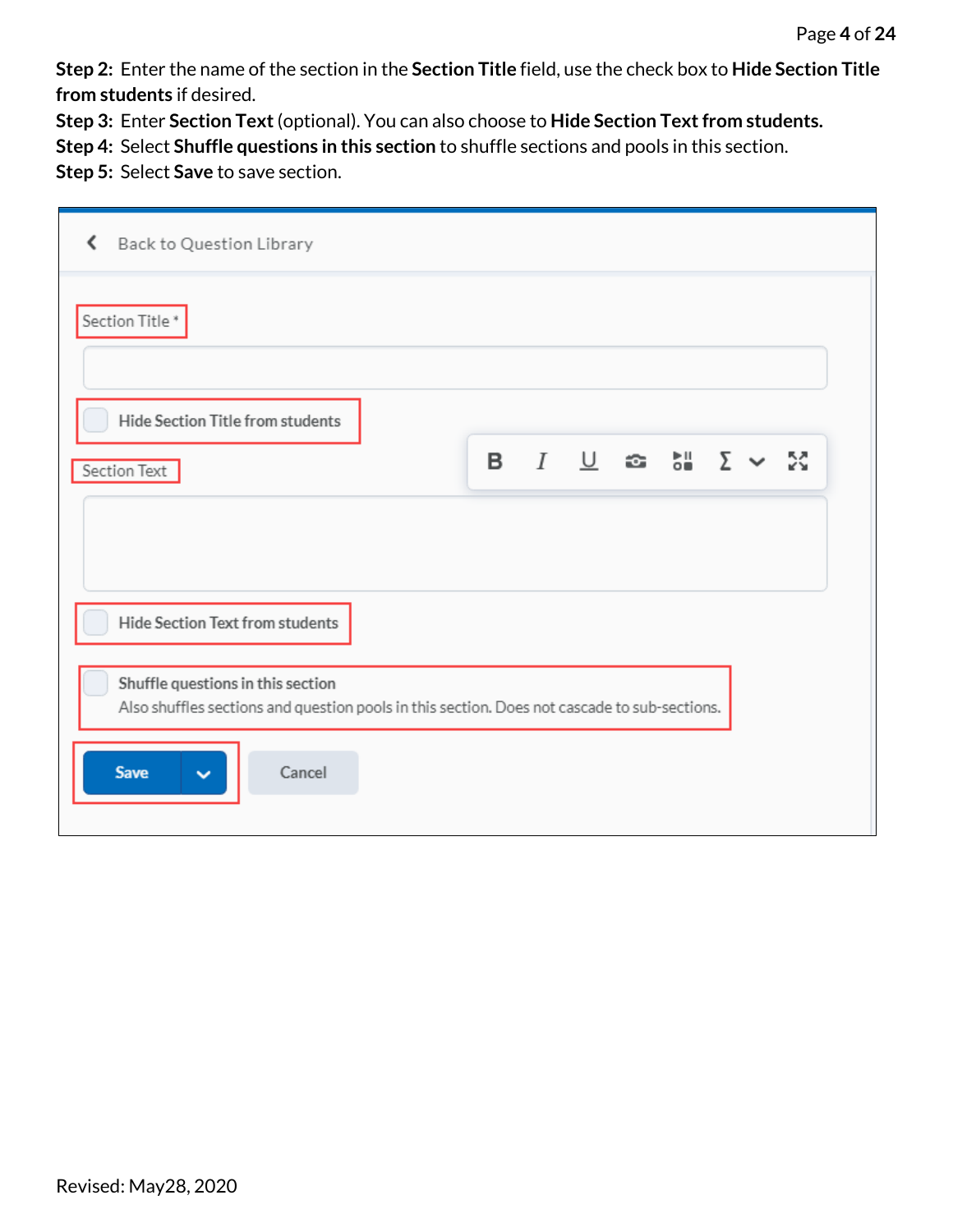# <span id="page-4-0"></span>**Creating Questions in the Question Library**

## <span id="page-4-1"></span>**Question types**

You can create the following question types in the Question Library:

- True or False (T/F)
- Multiple Choice (MC)
- Multi-Select (M-S)
- Written Response Question (WR)
- Short Answer (SA)
- Multi-Short Answer (MSA)
- Fill in the Blanks (FIB)
- Matching (MAT)
- Ordering (ORD)
- Arithmetic Question (2+2)
- Significant Figures (x10)
- Likert Question (LIK)

**Notes:** You cannot import Likert questions to quizzes and self-assessments because they are unique to surveys only.

Solutions to questions are automatically omitted when questions are imported to surveys.

Point's value and difficulty level indicators are automatically omitted when questions are imported to self-assessments and surveys.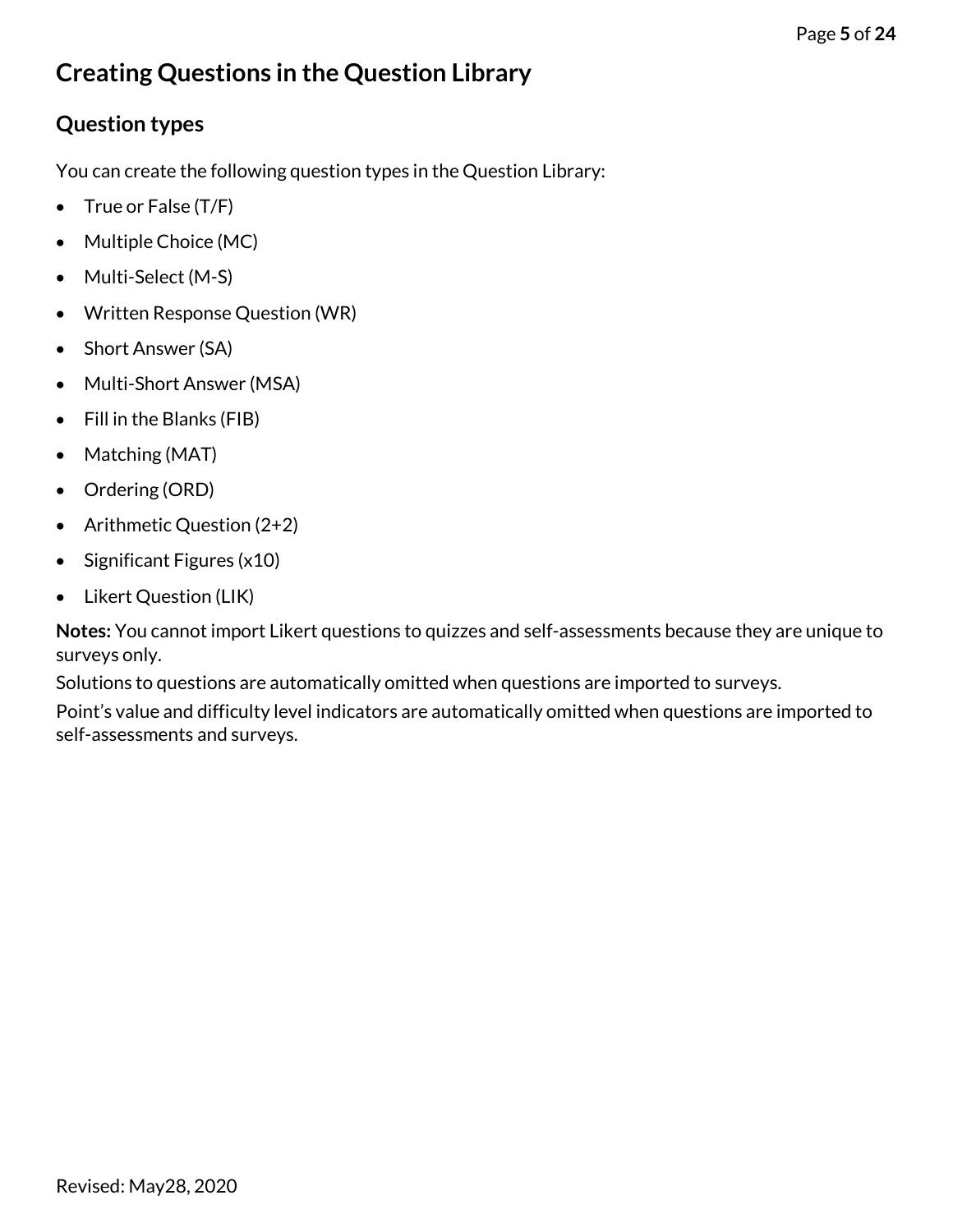## <span id="page-5-0"></span>**Create a Question in the Question Library**

To create a question in the Question Library, select the section to which you are adding questions, select **New** and then select the appropriate question type.

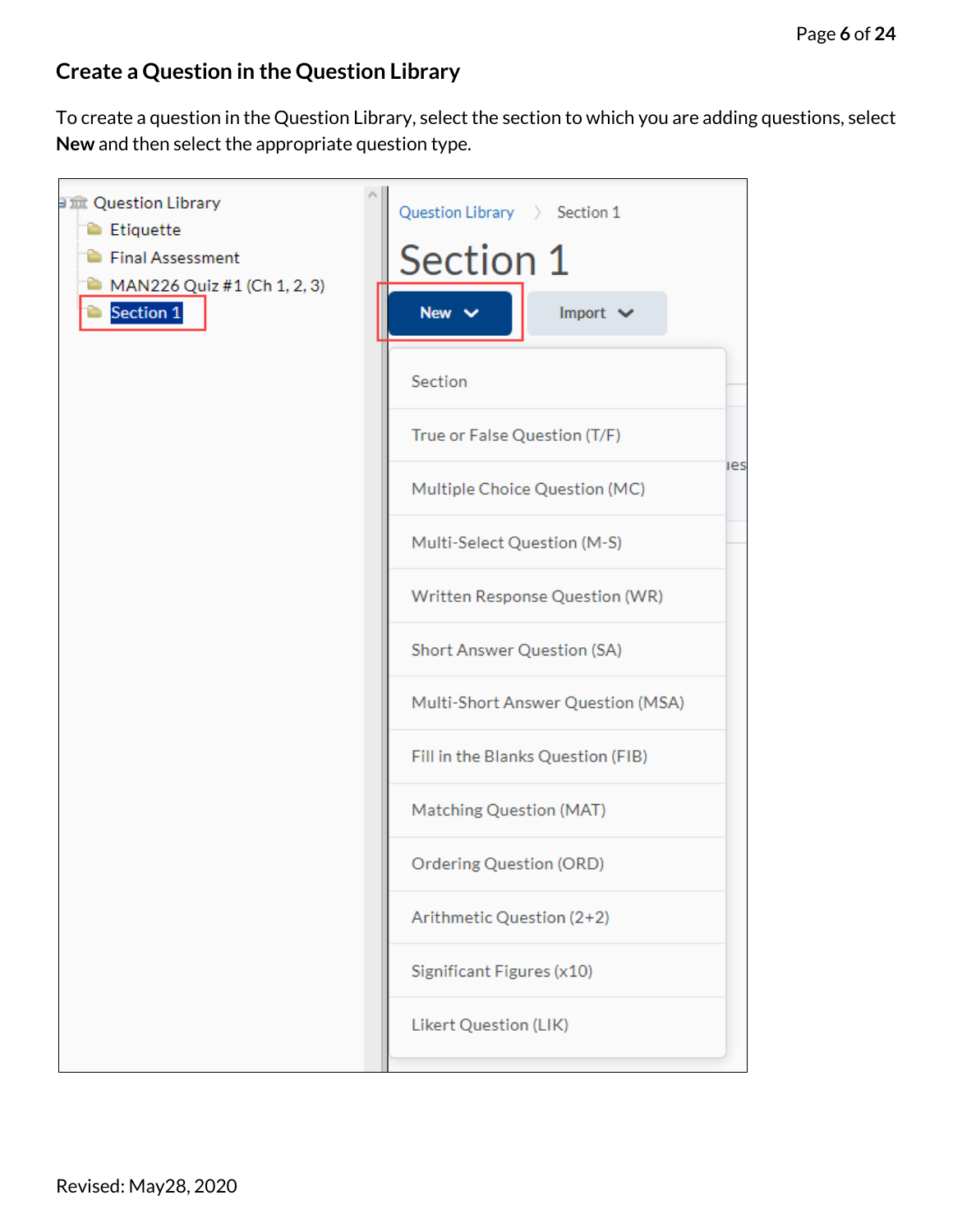### **Question Options**

All question types allow you to add fields for **Feedback, Hints, Short Description, and Enumeration** by selecting the **Options** pulldown.

A **Short Description** can be added at the beginning of a question (optional).

**Hints** are useful for suggesting how to approach a question.

**Feedback** enables you to provide added information as a basis for improving content comprehension. You can provide feedback comments at the end of a question to indicate correct and incorrect answers, where a correct answer can be found in the course content, and what details instructors are looking for in an ideal answer.

Use the dropdown under **Enumeration** to select a numbering style.

You may also add **Overall Feedback** to the question in the box provided.

| True or False<br>$\checkmark$                   | Options $\sqrt{}$          |
|-------------------------------------------------|----------------------------|
| Short Description                               | ← Remove Feedback          |
| Question Text *                                 | ← Remove Hint              |
|                                                 | ✔ Remove Short Description |
|                                                 | ← Remove Enumeration       |
| Hint                                            |                            |
| Answers <sup>*</sup><br>True                    |                            |
| Add feedback for this answer                    |                            |
| False                                           |                            |
| Add feedback for this answer                    |                            |
| Enumeration<br>A, B, C, D, E, F,<br>$\check{~}$ |                            |
| Overall Feedback                                |                            |
|                                                 |                            |
| Default Points*<br>$\mathbf{1}$                 |                            |
| Save<br>Cancel<br>v                             |                            |

Revised: May28, 2020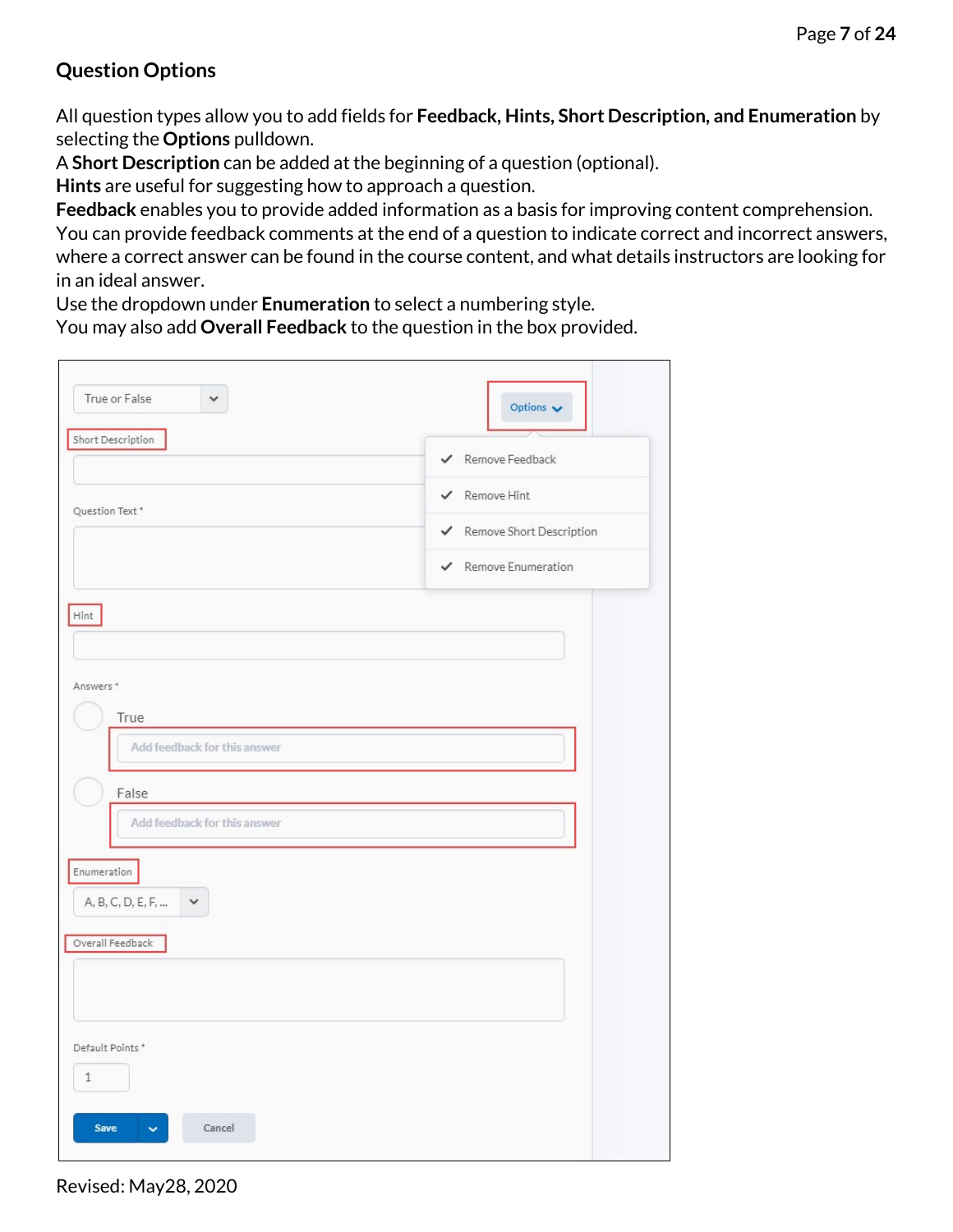**Note:** If you want users to see hints to questions, you must select the check box **Allow hints** in the **Properties** tab when you create or edit quizzes and self-assessments.

| <b>Optional Advanced Properties</b>                         |
|-------------------------------------------------------------|
| $\blacktriangleright$ Collapse optional advanced properties |
| Allow hints                                                 |
| Disable right click $\bigcirc$                              |
| Disable pager and alerts $\odot$                            |
|                                                             |

### <span id="page-7-0"></span>**Creating True or False Questions**

True or false (T/F) questions present a statement which respondents must determine is correct or incorrect.

#### **Create a true or false question**

**Step 1:** Select **True or False Question (T/F)** from the **New** dropdown menu.

**Step 2:** From the **Options** dropdown menu, select the options you want to add to the question.

| True or False<br>$\checkmark$ | Options $\smile$      |          |
|-------------------------------|-----------------------|----------|
| Question Text *               |                       | i is     |
| Paris is a city in France.    | Add Feedback          |          |
|                               | Add Hint              | Tr<br>Fa |
| Answers*                      | Add Short Description |          |
| True                          | Add Enumeration       |          |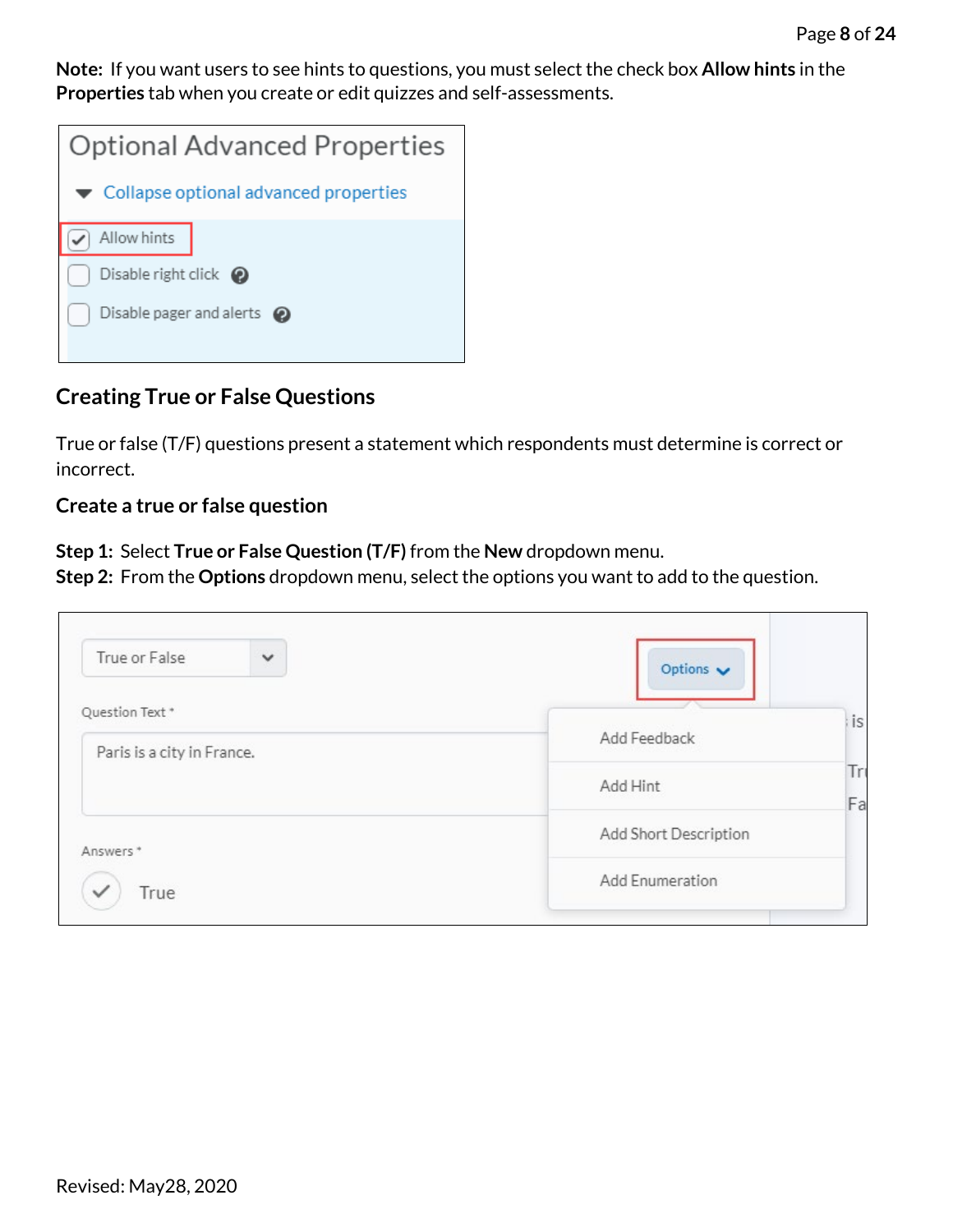**Step 3:** Enter a **Short Description** (optional).

**Step 4:** Enter your T/F question in the **Question Text**field.

**Step 5:** To include an image in the question, select the **Add Image** icon.

| True or False              | $\checkmark$ |  |                                                                   |  | Options $\smile$ |
|----------------------------|--------------|--|-------------------------------------------------------------------|--|------------------|
| Short Description          |              |  |                                                                   |  |                  |
| Question Text *            |              |  | <b>B</b> $I \perp \boxed{\infty}$ $\infty$ $\Sigma \times \Sigma$ |  |                  |
| Paris is a city in France. |              |  |                                                                   |  |                  |

**Step 6:** Add a Hint if desired.

**Step 7:** Under **Answers**, select the correct answer. You may also add feedback for each answer in the **Add feedback for this answer** boxes.

**Step 8:** Select the **Enumeration** style from the dropdown menu.

| Hint                                             |
|--------------------------------------------------|
|                                                  |
| Answers *                                        |
| True                                             |
| Add feedback for this answer                     |
| False                                            |
| Add feedback for this answer                     |
| Enumeration<br>A, B, C, D, E, F,<br>$\checkmark$ |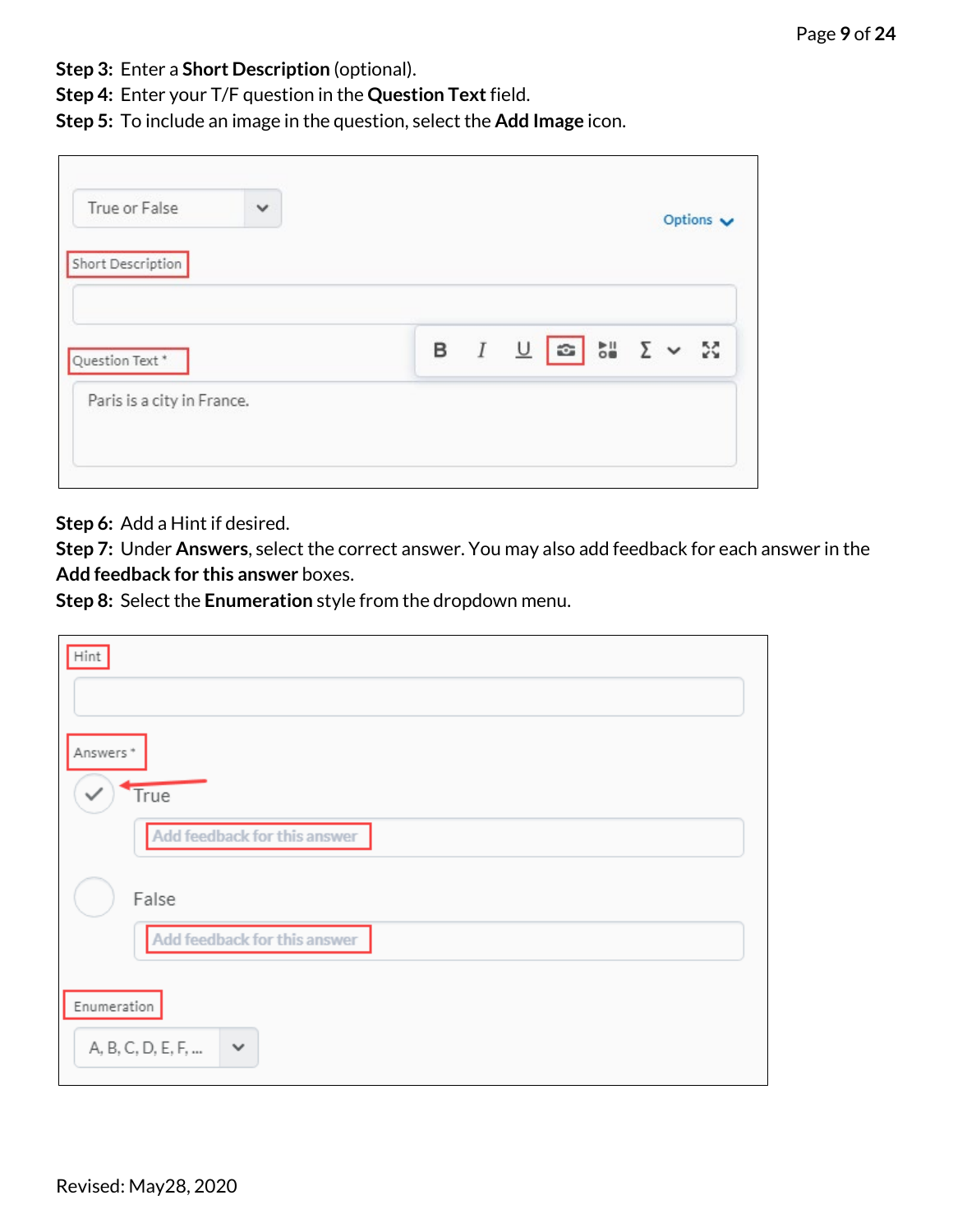**Step 9:** Provide **Overall Feedback** if desired.

**Step 10:** Use the **Default Points** box to enter the question value.

**Note:** Question preview is shown on the right side of the screen.

**Step 11:** Select **Save** to save the question and return to the main page. Select the **Save** pulldown to select **Save and Copy** and save the question and create another T/F question that retains the copied properties, or **Save and New** to save the question and create another T/F question.

<span id="page-9-0"></span>

| True or False<br>$\checkmark$                                                       | Options $\sqrt{}$ |                            |
|-------------------------------------------------------------------------------------|-------------------|----------------------------|
| Question Text *                                                                     |                   | Paris is a city in France. |
| Paris is a city in France.                                                          |                   | $\Box$ True<br>◯ False     |
| Answers *<br>True<br>Add feedback for this answer                                   |                   |                            |
| False<br>Add feedback for this answer<br>Overall Feedback                           |                   |                            |
| Default Points *<br>$\,1\,$<br>Save<br>Cancel<br>v<br>Save and New<br>Save and Copy |                   |                            |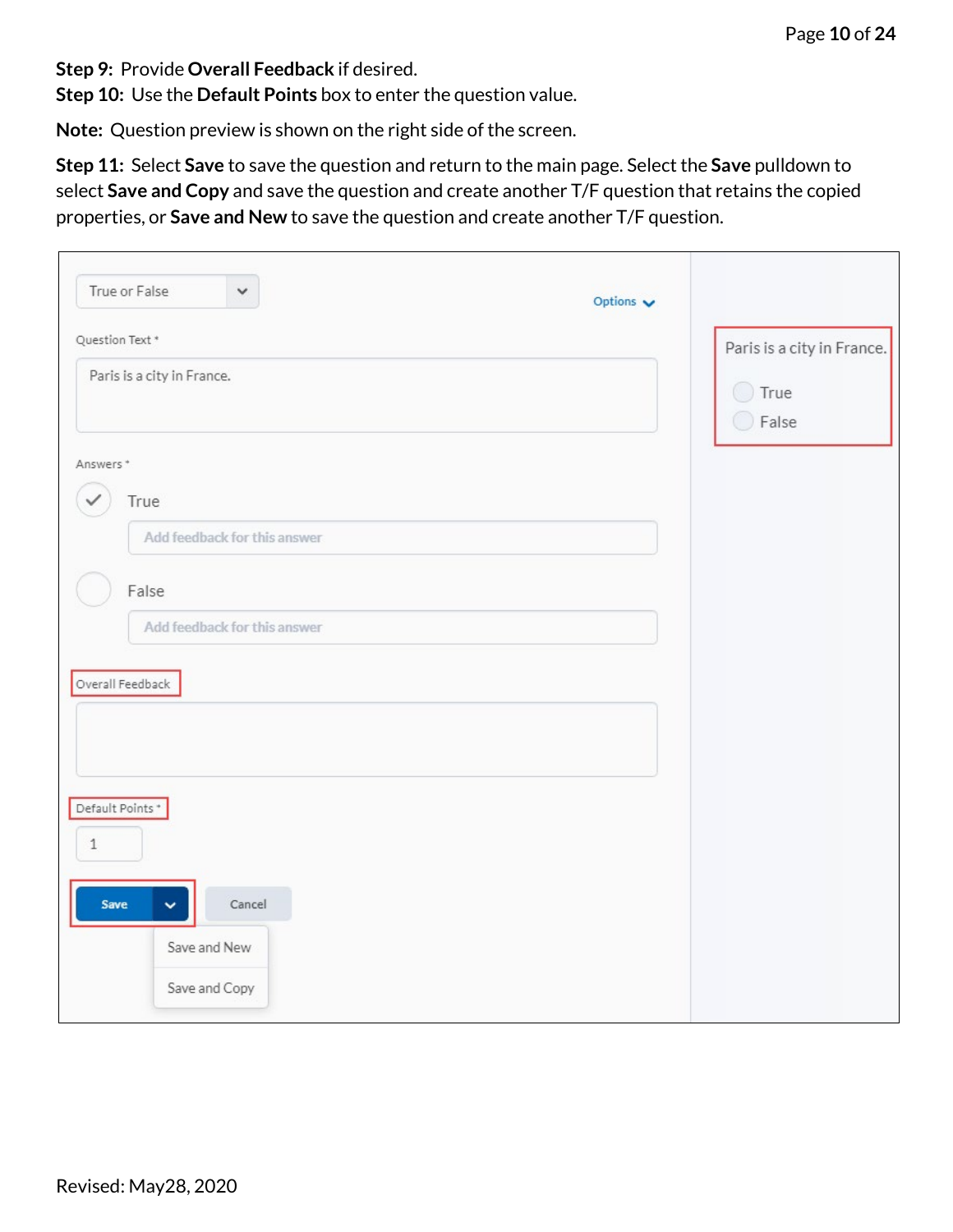## **Creating Multiple Choice Questions**

Multiple choice (M/C) questions present a statement or question with a list of possible answers, in which respondents must choose the best possible answer. Multiple choice questions differ from multiselect questions in that only one answer can be selected for each multiple choice question.

If you create a multiple choice question that has more than one possible solution, answers can be weighted according to the correctness of each possible answer.

**Example**: If two answer choices out of five options are accepted as correct, both can be weighted at 100% and the other three options can be weighted at 0%. If all five answer choices are accepted as correct but some are more correct than others, each can be weighted in ascending order with the most correct answers weighting greater than the least correct answers.

#### **Create a Multiple Choice Question**

**Step 1:** Select **Multiple Choice Question (MC)** from the **New** dropdown menu. **Step 2:** From the **Options** dropdown menu, select the options you want to add to the question.

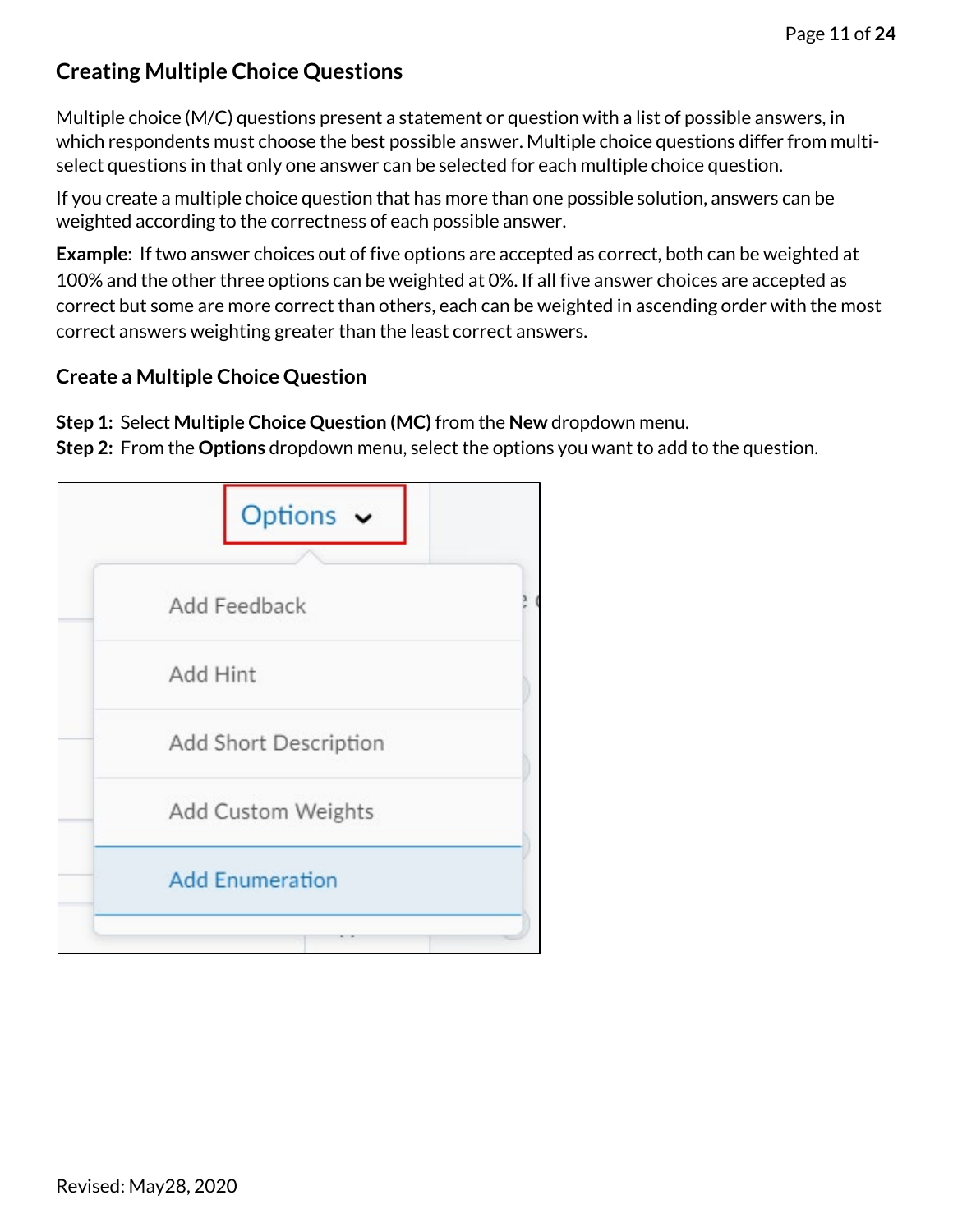- **Step 3:** Enter a **Short Description** (optional) if desired.
- **Step 4:** Enter your Multiple Choice question in the **Question Text**field.
- **Step 5:** Select the **Add Image** icon to upload an image to accompany your question.

#### **Step 6:** Add a **Hint**if desired.

| Short Description                  |  |  |  |
|------------------------------------|--|--|--|
| Question Text*                     |  |  |  |
| In which country is Paris located? |  |  |  |
|                                    |  |  |  |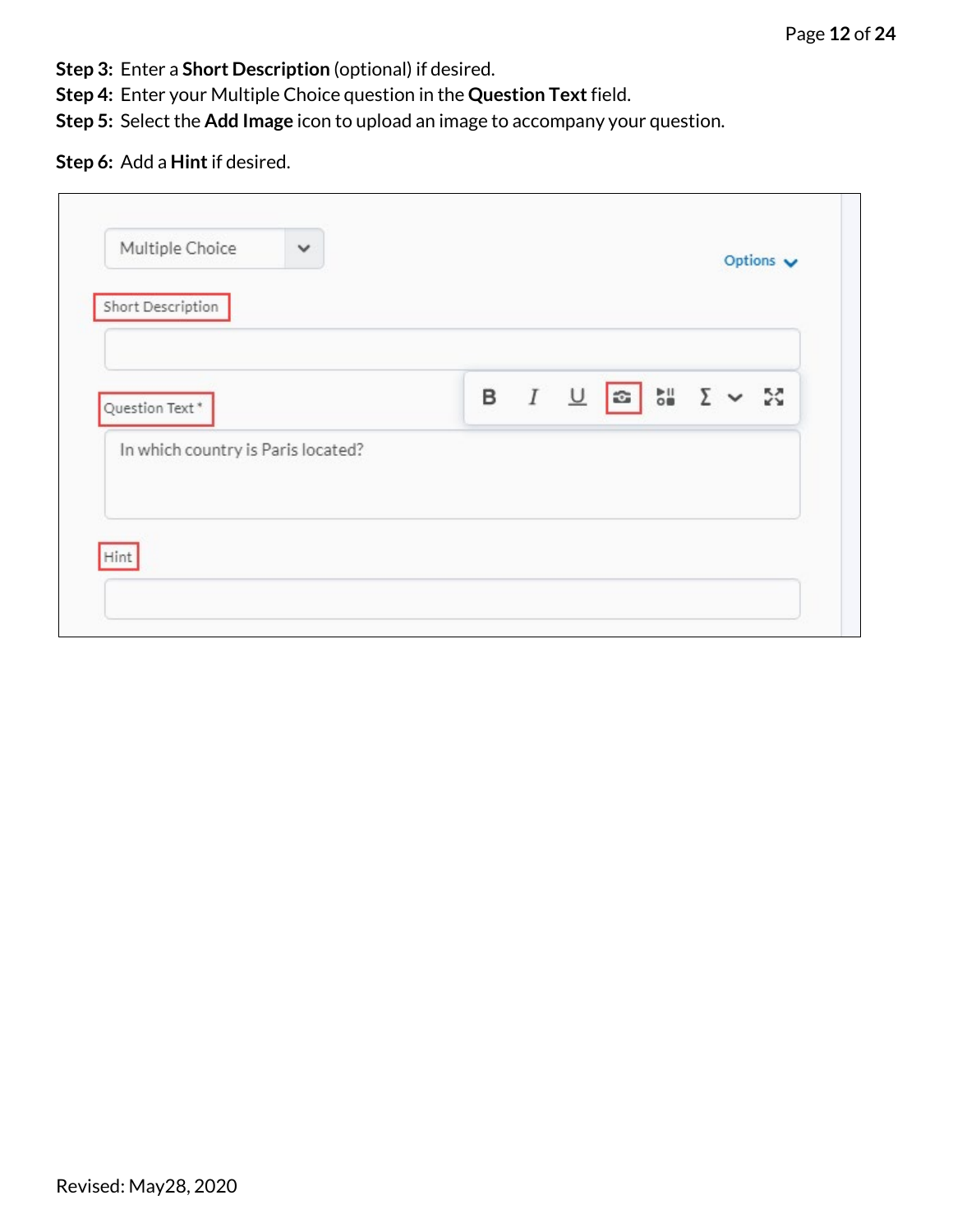**Step 7:** Enter an answer option in each **Answers** field. You can select **Add Answer** to add an additional answer to include in your question. To delete an answer option, select the **Remove** button (looks like an X) next to the answer you wish to delete.

**Step 8:** Select the checkbox next to the correct answer.

**Note:** If you are using custom weights enter the weight for each answer in the weight boxes

**Step 9:** Add question **Feedback** if desired.

**Step 10:** Select the **Randomize answers for each student** checkbox if desired.

**Step 11:** Choose a numbering style from the **Enumeration** drop down menu.

**Step 12:** Enter feedback into the **Overall Feedback** box if desired.

**Step 13:** Enter the question point value in the **Default Points** box.

| Answers *         |                                    |          |  |  |  |  |  |  |  |
|-------------------|------------------------------------|----------|--|--|--|--|--|--|--|
| ä                 | Russia                             | $\times$ |  |  |  |  |  |  |  |
|                   | Add feedback for this answer       |          |  |  |  |  |  |  |  |
| H                 | Canada                             |          |  |  |  |  |  |  |  |
|                   | Add feedback for this answer       |          |  |  |  |  |  |  |  |
| B                 | France                             | ×        |  |  |  |  |  |  |  |
|                   | Add feedback for this answer       |          |  |  |  |  |  |  |  |
| H                 | United Kingdom                     | $\times$ |  |  |  |  |  |  |  |
|                   | Add feedback for this answer       |          |  |  |  |  |  |  |  |
| <b>Add Answer</b> |                                    |          |  |  |  |  |  |  |  |
|                   | Randomize answers for each student |          |  |  |  |  |  |  |  |
| Enumeration       | A, B, C, D, E, F,                  |          |  |  |  |  |  |  |  |
|                   | Overall Feedback                   |          |  |  |  |  |  |  |  |
|                   |                                    |          |  |  |  |  |  |  |  |
|                   |                                    |          |  |  |  |  |  |  |  |
| Default Points *  |                                    |          |  |  |  |  |  |  |  |
| $\,1\,$           |                                    |          |  |  |  |  |  |  |  |
| <b>Save</b>       | Cancel<br>v                        |          |  |  |  |  |  |  |  |

Revised: May28, 2020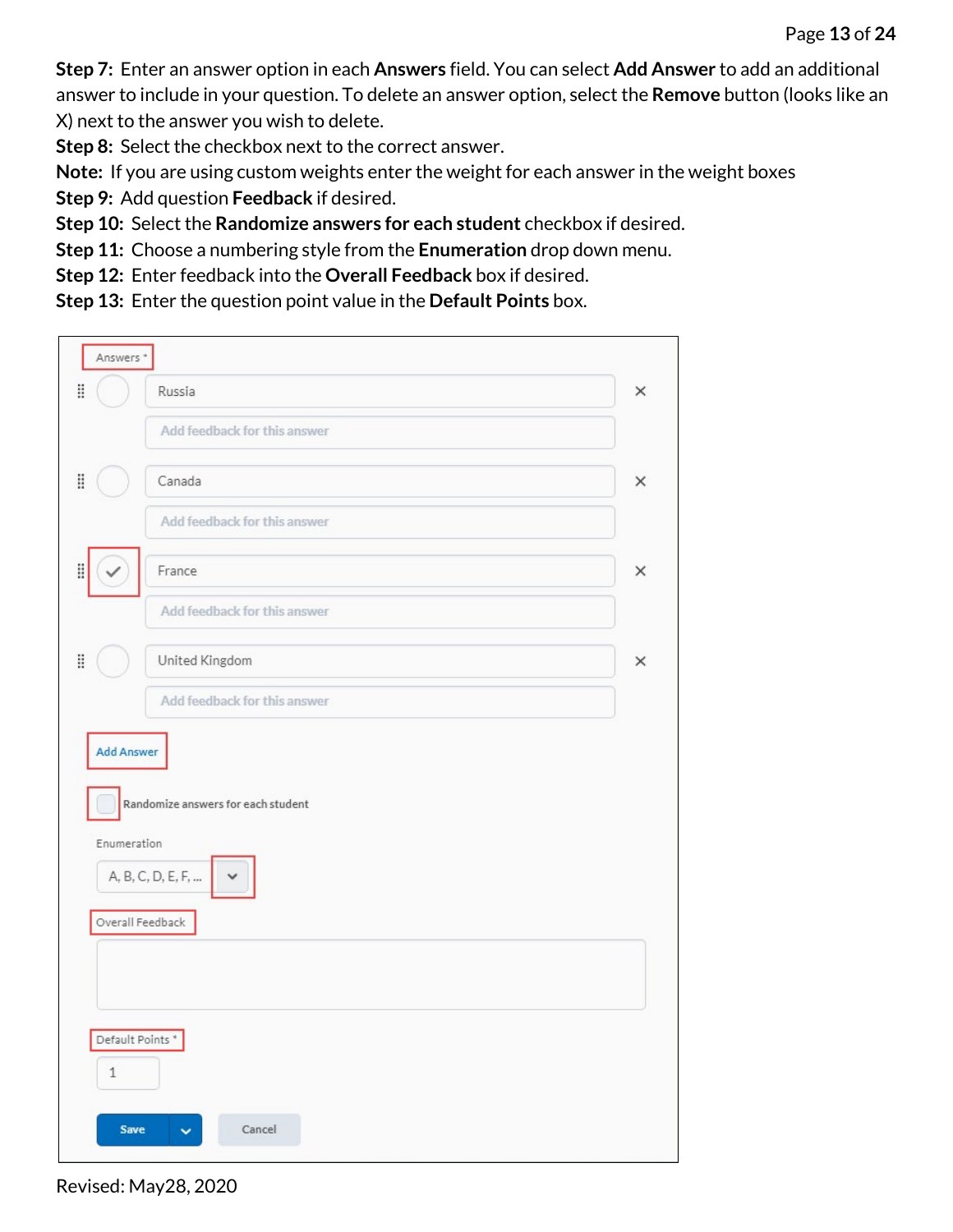#### **Note:** Question preview is shown on the right side of the screen.

| Question Text *                    | In which country is Paris located? |                   |
|------------------------------------|------------------------------------|-------------------|
| In which country is Paris located? |                                    | A) Russia         |
| Answers <sup>*</sup>               |                                    | B) Canada         |
| B<br>Russia                        | $\times$                           | C) France         |
| H<br>Canada                        | $\times$                           | D) United Kingdom |

**Step 14:** Select **Save** to save the question and return to the main page. Select the **Save** pulldown to select **Save and Copy** and save the question and create another MC question that retains the copied properties, or **Save and New** to save the question and create another MC question.

| Save | Cancel        |
|------|---------------|
|      | Save and New  |
|      | Save and Copy |
|      |               |

#### <span id="page-13-0"></span>**About creating short answer questions**

Short answer (SA) questions require respondents to create one word or brief sentence answers in response to open-ended questions.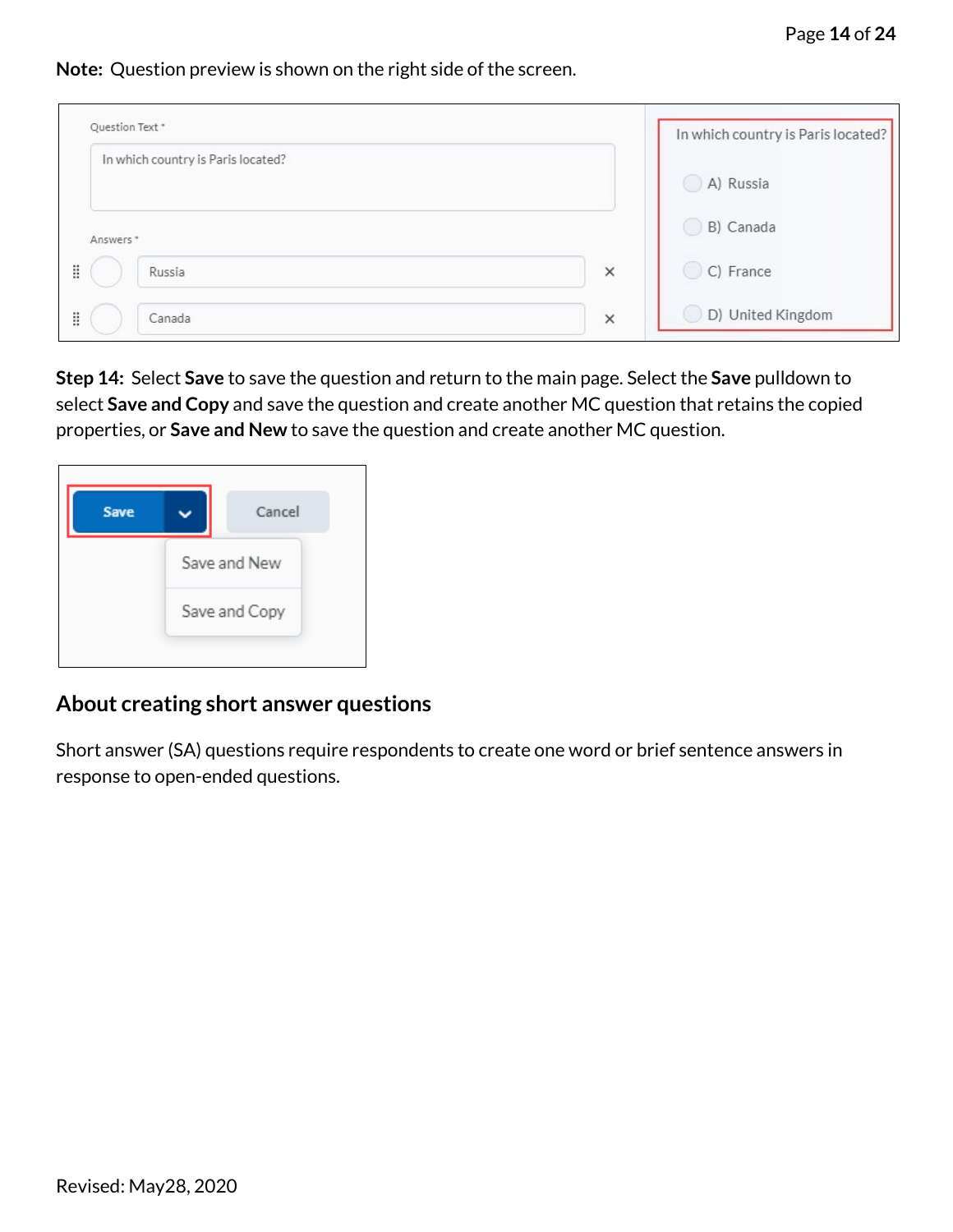#### **Create a short answer question**

**Step 1:** Select **Short Answer Question (SA)** from the **New** dropdown menu.

| <b>New</b>                    | Import $\vee$                     |     |  |  |  |  |  |  |  |  |
|-------------------------------|-----------------------------------|-----|--|--|--|--|--|--|--|--|
| Section                       |                                   |     |  |  |  |  |  |  |  |  |
| True or False Question (T/F)  |                                   |     |  |  |  |  |  |  |  |  |
| Multiple Choice Question (MC) |                                   |     |  |  |  |  |  |  |  |  |
| Multi-Select Question (M-S)   |                                   |     |  |  |  |  |  |  |  |  |
|                               | Written Response Question (WR)    | ted |  |  |  |  |  |  |  |  |
| Short Answer Question (SA)    |                                   |     |  |  |  |  |  |  |  |  |
|                               | Multi-Short Answer Question (MSA) |     |  |  |  |  |  |  |  |  |
|                               | Fill in the Blanks Question (FIB) |     |  |  |  |  |  |  |  |  |

**Step 2:** Select question options from the Options drop down menu if desired.

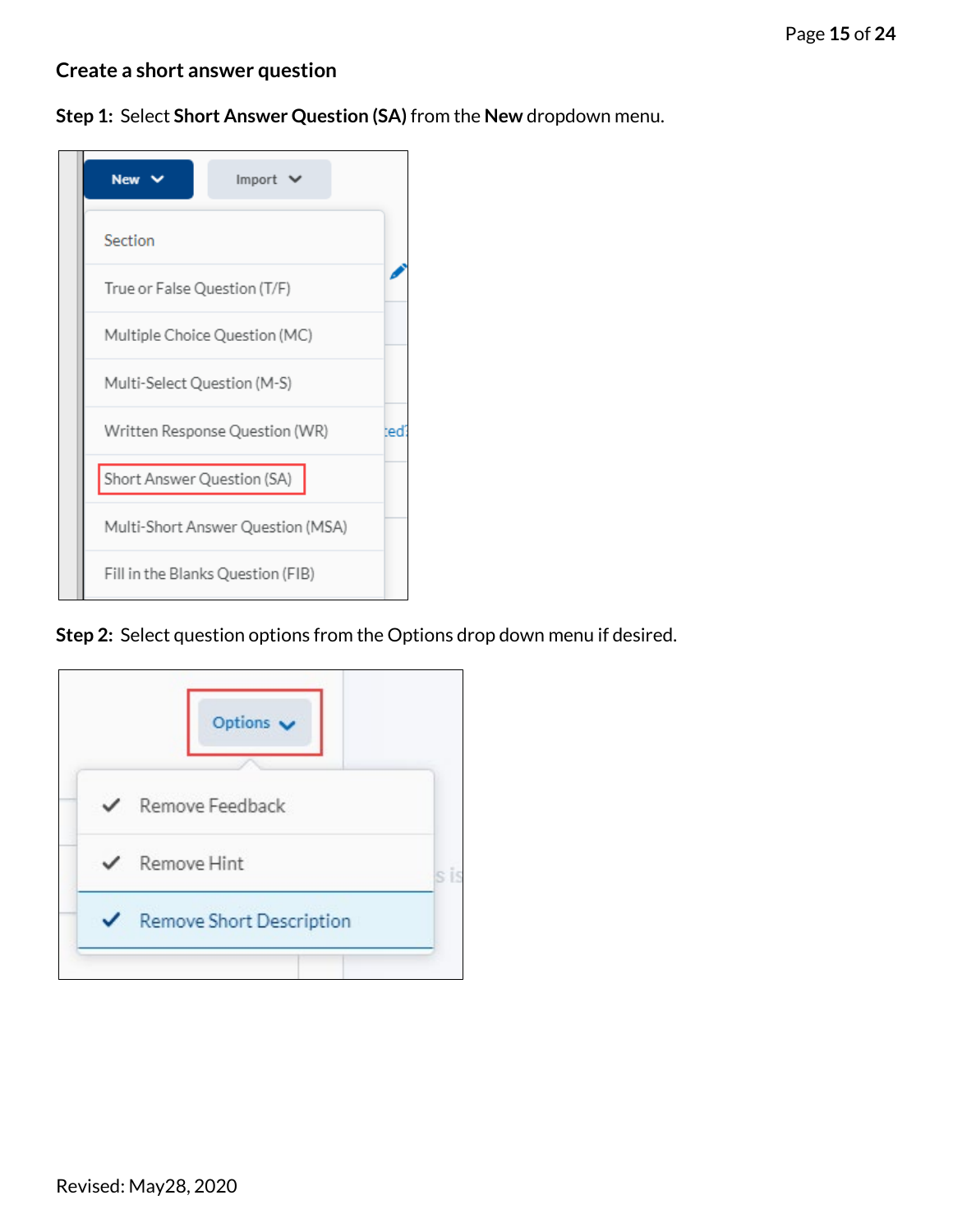- **Step 3:** Enter a **Short Description** if desired (optional)
- **Step 4:** Enter your SA question in the **Question Text**field.
- **Step 5:** Select the **Add Image** icon to add an image to your question.
- **Step 6:** Enter a hint in the **Hint** box if desired.

| Short Answer<br>$\checkmark$               |  |  |                                              |  |  |  |  |  |  |  |  |
|--------------------------------------------|--|--|----------------------------------------------|--|--|--|--|--|--|--|--|
| Short Description                          |  |  |                                              |  |  |  |  |  |  |  |  |
| Question Text *                            |  |  | <b>B</b> <i>I</i> <u>U</u> <b>a bi</b> Σ v Σ |  |  |  |  |  |  |  |  |
| What is the name of the planet we live on? |  |  |                                              |  |  |  |  |  |  |  |  |
| Hint                                       |  |  |                                              |  |  |  |  |  |  |  |  |
|                                            |  |  |                                              |  |  |  |  |  |  |  |  |

**Step 7:** Select the **abc** dropdown menu to choose a text option for the answer.

| Answers for Blank 1* |                                |  |  |  |  |  |  |  |  |  |  |
|----------------------|--------------------------------|--|--|--|--|--|--|--|--|--|--|
| abc $\sim$           | Enter an answer for this blank |  |  |  |  |  |  |  |  |  |  |
| Text                 |                                |  |  |  |  |  |  |  |  |  |  |
| Case-Sensitive Text  |                                |  |  |  |  |  |  |  |  |  |  |
| Regular Expression   |                                |  |  |  |  |  |  |  |  |  |  |

- **Text**: Auto-grading searches for a matching character pattern in the answer text with or without letter case correctness.
- **Case Sensitive Text**: Auto-grading searches for a matching character pattern in the answer text that must have letter case correctness.
- **Regular Expression**: Auto-grading uses meta-characters to search for one or more matching strings in the answer text's character pattern. What you set as meta-character parameters helps determine letter case sensitivity.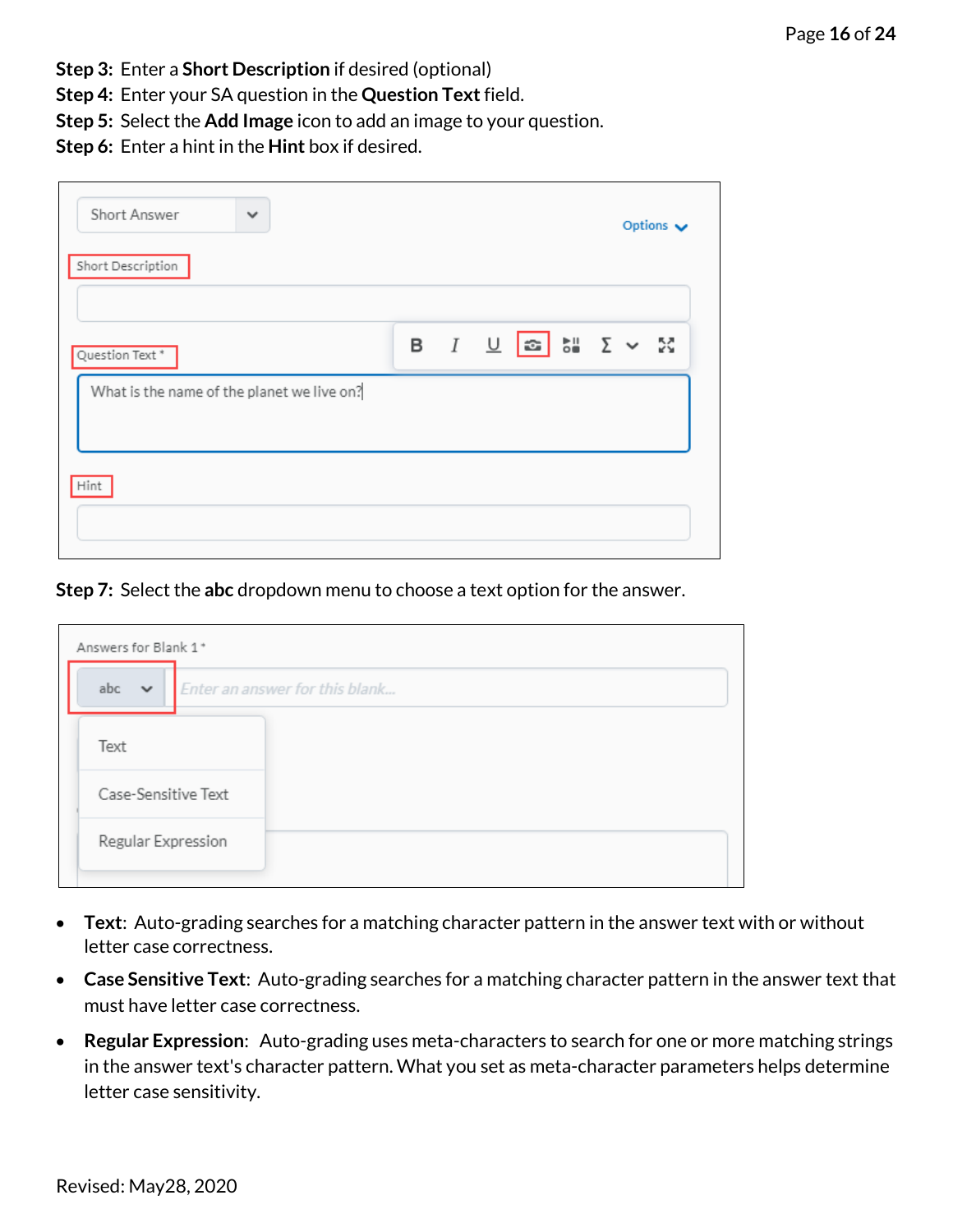**Step 8:** Select **Add Blank** to create additional answer boxes if your SA question requires users to submit more than one answer. To delete a **Blank** answer box, select the corresponding **Remove** (looks like an X) icon.

**Step 9:** Enter feedback into the **Overall Feedback** box if desired.

**Step 10:** Enter the question point value in the **Default Points** box.

| Add Blank        |  |
|------------------|--|
| Overall Feedback |  |
|                  |  |
| Default Points*  |  |

**Note:** Question preview is shown on the right side of the screen.

| Short Description                          | What is the name of the planet we live |  |  |  |  |  |
|--------------------------------------------|----------------------------------------|--|--|--|--|--|
|                                            | on?                                    |  |  |  |  |  |
| Question Text *                            | $\frac{ab}{b}$                         |  |  |  |  |  |
| What is the name of the planet we live on? |                                        |  |  |  |  |  |

**Step 11:** Select **Save** to save the question and return to the main page. Select the **Save** pulldown to select **Save and Copy** and save the question and create another SA question that retains the copied properties, or **Save and New** to save the question and create another SA question.

<span id="page-16-0"></span>

| Save | Cancel        |
|------|---------------|
|      | Save and New  |
|      | Save and Copy |
|      |               |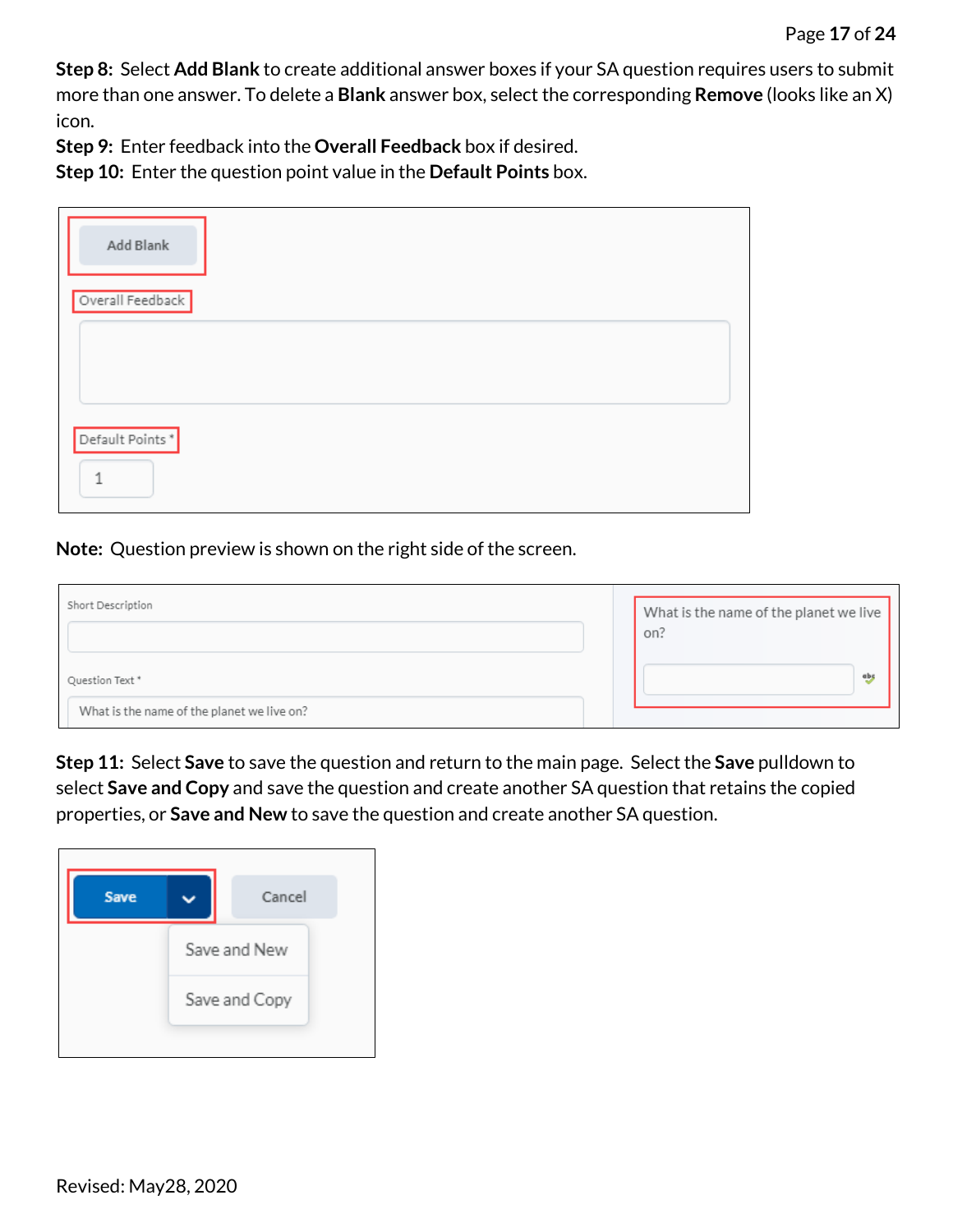### **About Creating fill in the blanks questions**

Fill in the blanks (FIB) questions require respondents to fill in one or more missing words for an incomplete sentence, statement, phrase, list, or key terminology.

**Note:** As a best practice, we recommend that answers in blank fields be no more than one or two words to ensure auto-grading accuracy.

#### **Create a fill in the blanks question**

**Step 1:** Select **Fill in the Blanks Question (FIB)** from the **New** dropdown menu.

**Step 2:** Enter a title in the **Title** box (optional).

**Step 3:** Enter a point value in the **Points** box.

**Step 4:** Select a difficulty level from the **Difficulty** dropdown menu.

**Step 5:** To include an image in the question, select **Insert an Image**. You can enter a description for the image in the **Description** field.

| New Fill in the Blanks Question |            |
|---------------------------------|------------|
| General                         |            |
| Title                           |            |
|                                 | (optional) |
| Points*<br>$1\,$                |            |
| Difficulty<br>$1 -$             |            |
| Image                           |            |
| Insert an Image                 |            |
| Description:                    |            |
|                                 |            |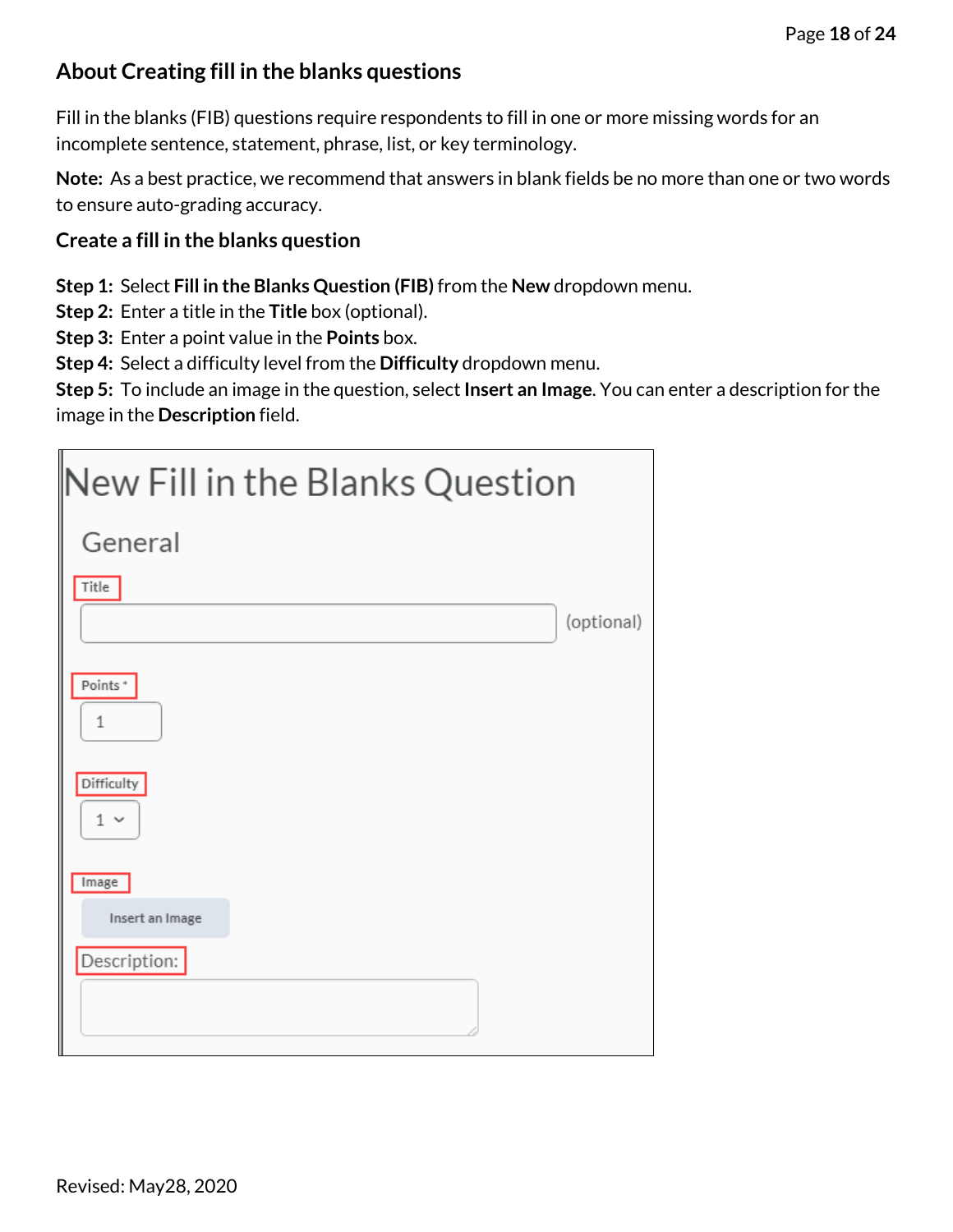**Step 6:** Select **Add Blank** to create additional blank fields. Select **Add Text**to create additional text fields. Your listed order of blank and text fields correspond with the sequence displayed to users.

**Step 7:** Enter your FIB question in the **Text # 1:** field.

**Step 8:** Set the display **Size** for the Blank field.

**Step 9:** Select **Add Answer** if you accept more than one possible solution for the Blank field. To reduce the number of possible solutions for each Blank field, you can select the **Remove Answer** icon for the corresponding Answer option.

**Step 10:** For each possible solution of a Blank field, enter an **Answer** and set a weight in the **Weight (%)** field. You can set different weightings if some solutions are more correct than others.

**Note:** A FIB question's maximum points value is reflected by a 100% weight. As a best practice, the combined weight of your answers should equal 100%. If your FIB question has multiple blank fields and each blank field has several possible answers, we recommend the combined weight of each blank field's most correct answer equals 100%.

**Step 11:** Select an Evaluation field for each possible answer:

- **Case Insensitive**: Auto-grading searches for a matching character pattern in the answer text with or without letter case correctness.
- **Case Sensitive:** Auto-grading searches for a matching character pattern in the answer text that must have letter case correctness.
- **Regular Expression:** Auto-grading uses meta-characters to search for one or more matching strings in the answer text's character pattern. What you set as meta-character parameters helps determine letter case sensitivity.

**Note:** Select **Check Answers** to validate answer fields with regular expressions.

| <b>Question Text</b>                       |                                                                                                                                                                                                                                                                                                                            |                    |  |  |  |  |  |  |  |  |  |
|--------------------------------------------|----------------------------------------------------------------------------------------------------------------------------------------------------------------------------------------------------------------------------------------------------------------------------------------------------------------------------|--------------------|--|--|--|--|--|--|--|--|--|
| $+$ Add Text 1<br>+ Add Blank<br>$\vert$ 1 |                                                                                                                                                                                                                                                                                                                            |                    |  |  |  |  |  |  |  |  |  |
|                                            |                                                                                                                                                                                                                                                                                                                            | Remove             |  |  |  |  |  |  |  |  |  |
| Text $# 1$ :                               | $\begin{array}{ c c c c c }\hline \textbf{E} & \textbf{E} & \textbf{E} & \textbf{E} \\ \hline \end{array} \hspace{0.25cm} \begin{array}{ c c c c c c }\hline \textbf{E} & \textbf{E} & \textbf{E} & \textbf{E} \\ \hline \textbf{E} & \textbf{E} & \textbf{E} & \textbf{E} & \textbf{E} \\ \hline \end{array}$<br>$\cdots$ |                    |  |  |  |  |  |  |  |  |  |
|                                            | The third planet from the sun is                                                                                                                                                                                                                                                                                           | û                  |  |  |  |  |  |  |  |  |  |
|                                            | $\begin{array}{ccccccccc} \mathbb{A} & \mathbb{P} & \mathbb{P} & \omega & \mathbb{E} & \mathbb{A} & \mathbb{A} \end{array}$                                                                                                                                                                                                |                    |  |  |  |  |  |  |  |  |  |
| Blank #1:                                  | Size:<br>$30\sim$<br>+ Add Answer<br>Check Answers<br>1                                                                                                                                                                                                                                                                    |                    |  |  |  |  |  |  |  |  |  |
|                                            | Weight (%)<br>Evaluation<br>Answer<br>Remove                                                                                                                                                                                                                                                                               |                    |  |  |  |  |  |  |  |  |  |
|                                            | $\circledbullet$ Case Insensitive<br>Earth<br>100<br>Case Sensitive<br>û<br>∩<br>Regular Expression                                                                                                                                                                                                                        |                    |  |  |  |  |  |  |  |  |  |
|                                            |                                                                                                                                                                                                                                                                                                                            |                    |  |  |  |  |  |  |  |  |  |
| Text $#2$ :                                | $\begin{array}{ c c c c c }\hline \textbf{E} & \textbf{E} & \textbf{B}^0 & \textbf{F} \\ \hline \end{array}$<br>$\cdots$                                                                                                                                                                                                   |                    |  |  |  |  |  |  |  |  |  |
|                                            |                                                                                                                                                                                                                                                                                                                            | $\hat{\mathbf{u}}$ |  |  |  |  |  |  |  |  |  |
|                                            | A) B (s) E 【 】 /                                                                                                                                                                                                                                                                                                           |                    |  |  |  |  |  |  |  |  |  |

**Note:** You can select the **Remove** icons to delete or change the order of blank and text field entries.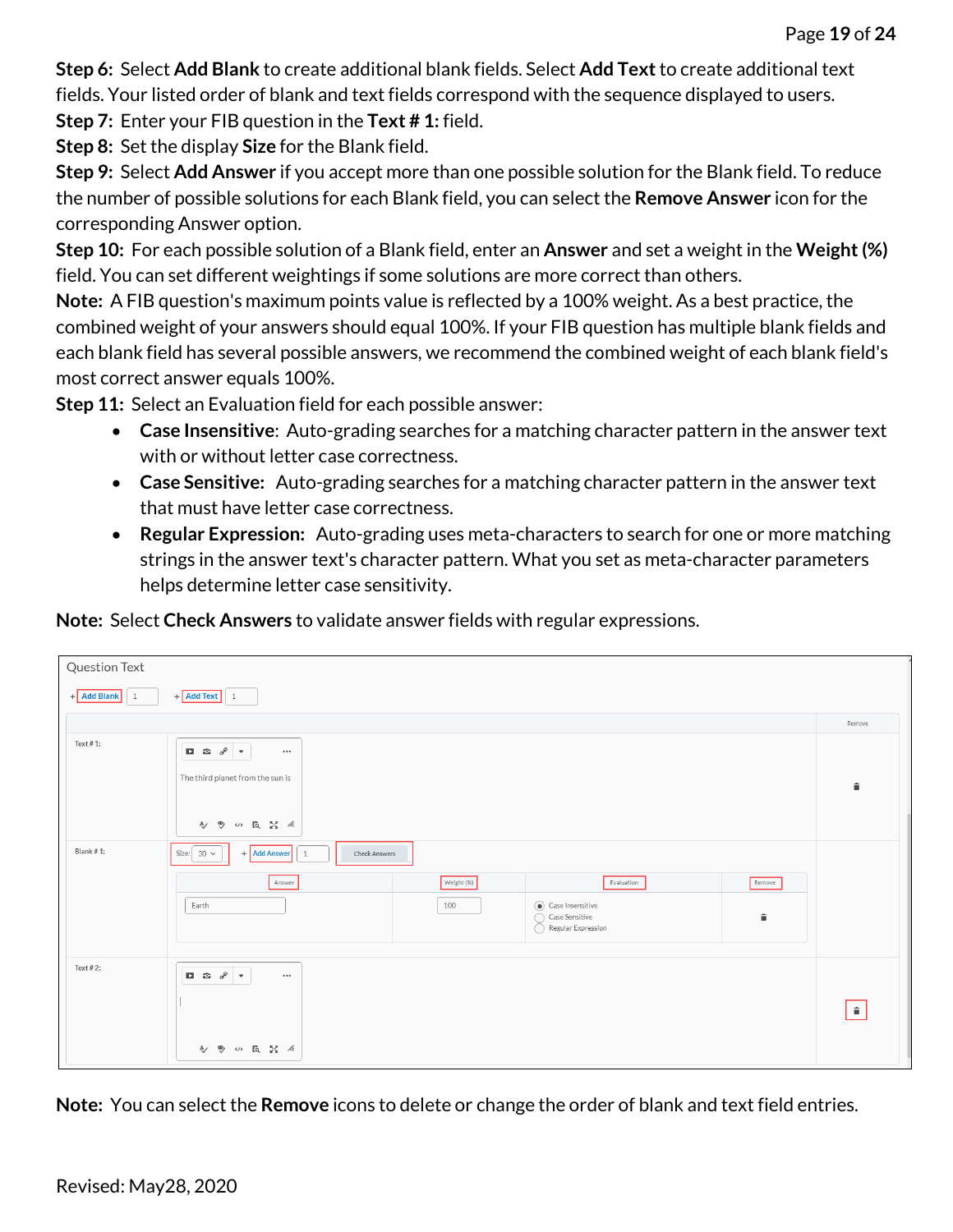**Step 12:** Provide comments and suggestions in the **Question Hint** and **Question Feedback** fields if desired.

**Step 13:** Select **Preview** to view your question.

**Step 14:** Select **Save** to return to the main page, **Save and Copy** to save and create another FIB question that retains the copied properties, or **Save and New** to continue creating new FIB questions.

| Collapse question hint<br>Question Hint |              |                          |                          |                            |              |  |  |                                                                    |         |  |  |        |  |  |                    |      |        |                                        |                |   |                          |          |                                        |                     |                          |     |  |
|-----------------------------------------|--------------|--------------------------|--------------------------|----------------------------|--------------|--|--|--------------------------------------------------------------------|---------|--|--|--------|--|--|--------------------|------|--------|----------------------------------------|----------------|---|--------------------------|----------|----------------------------------------|---------------------|--------------------------|-----|--|
| D.                                      | $\mathbf{c}$ | $\sigma^{\!\mathcal{O}}$ | $\overline{\phantom{a}}$ | Format                     |              |  |  |                                                                    |         |  |  |        |  |  | Font Family $\sim$ | Size | $\sim$ |                                        | $\blacksquare$ | 鸜 |                          |          | $\mathbf{v}$ $\mathbf{Z}$ $\mathbf{v}$ | 5 ★ 8 車             |                          |     |  |
|                                         |              |                          |                          |                            |              |  |  |                                                                    |         |  |  |        |  |  |                    |      |        |                                        |                |   |                          |          |                                        |                     |                          |     |  |
|                                         |              |                          |                          |                            |              |  |  |                                                                    |         |  |  |        |  |  |                    |      |        |                                        |                |   |                          |          |                                        |                     |                          |     |  |
|                                         |              |                          |                          |                            |              |  |  |                                                                    |         |  |  |        |  |  |                    |      |        |                                        |                |   |                          |          |                                        |                     |                          |     |  |
|                                         |              | Question Feedback        |                          | Collapse question feedback |              |  |  |                                                                    |         |  |  |        |  |  |                    |      |        |                                        |                |   |                          |          |                                        |                     |                          |     |  |
|                                         | 口齿           | $\sigma^{\circ}$         | $\overline{\phantom{a}}$ | Paragraph ~                |              |  |  | <b>B</b> $I \cup  \mathbf{v} $ $\equiv \equiv \equiv  \mathbf{v} $ |         |  |  |        |  |  | Font Family $\sim$ | Size |        | $\mathbf{v} = \mathbf{v} + \mathbf{v}$ |                | 騦 | $\overline{\phantom{a}}$ | $\Sigma$ | $\scriptstyle\rm v$                    | $\circlearrowright$ | $\overline{\phantom{a}}$ | ※ 盲 |  |
|                                         |              |                          |                          |                            |              |  |  |                                                                    |         |  |  |        |  |  |                    |      |        |                                        |                |   |                          |          |                                        |                     |                          |     |  |
|                                         |              |                          |                          |                            |              |  |  |                                                                    |         |  |  |        |  |  |                    |      |        |                                        |                |   |                          |          |                                        |                     |                          |     |  |
|                                         |              |                          |                          |                            |              |  |  |                                                                    |         |  |  |        |  |  |                    |      |        |                                        |                |   |                          |          |                                        |                     |                          |     |  |
|                                         |              |                          |                          |                            |              |  |  |                                                                    |         |  |  |        |  |  |                    |      |        |                                        |                |   |                          |          |                                        |                     |                          |     |  |
|                                         |              |                          |                          |                            |              |  |  |                                                                    |         |  |  |        |  |  |                    |      |        |                                        |                |   |                          |          |                                        |                     |                          |     |  |
|                                         |              |                          |                          |                            |              |  |  |                                                                    |         |  |  |        |  |  |                    |      |        |                                        |                |   |                          |          |                                        |                     |                          |     |  |
| Save                                    |              |                          | Save and Copy            |                            | Save and New |  |  |                                                                    | Preview |  |  | Cancel |  |  |                    |      |        |                                        |                |   |                          |          |                                        |                     |                          |     |  |

### <span id="page-19-0"></span>**About Creating Matching Questions**

Matching (MAT) questions require respondents to choose from a set of possible answers and correctly pair them with related items. This question type enables you to assess users' recognition of information and demonstrate comprehension of specific relationships.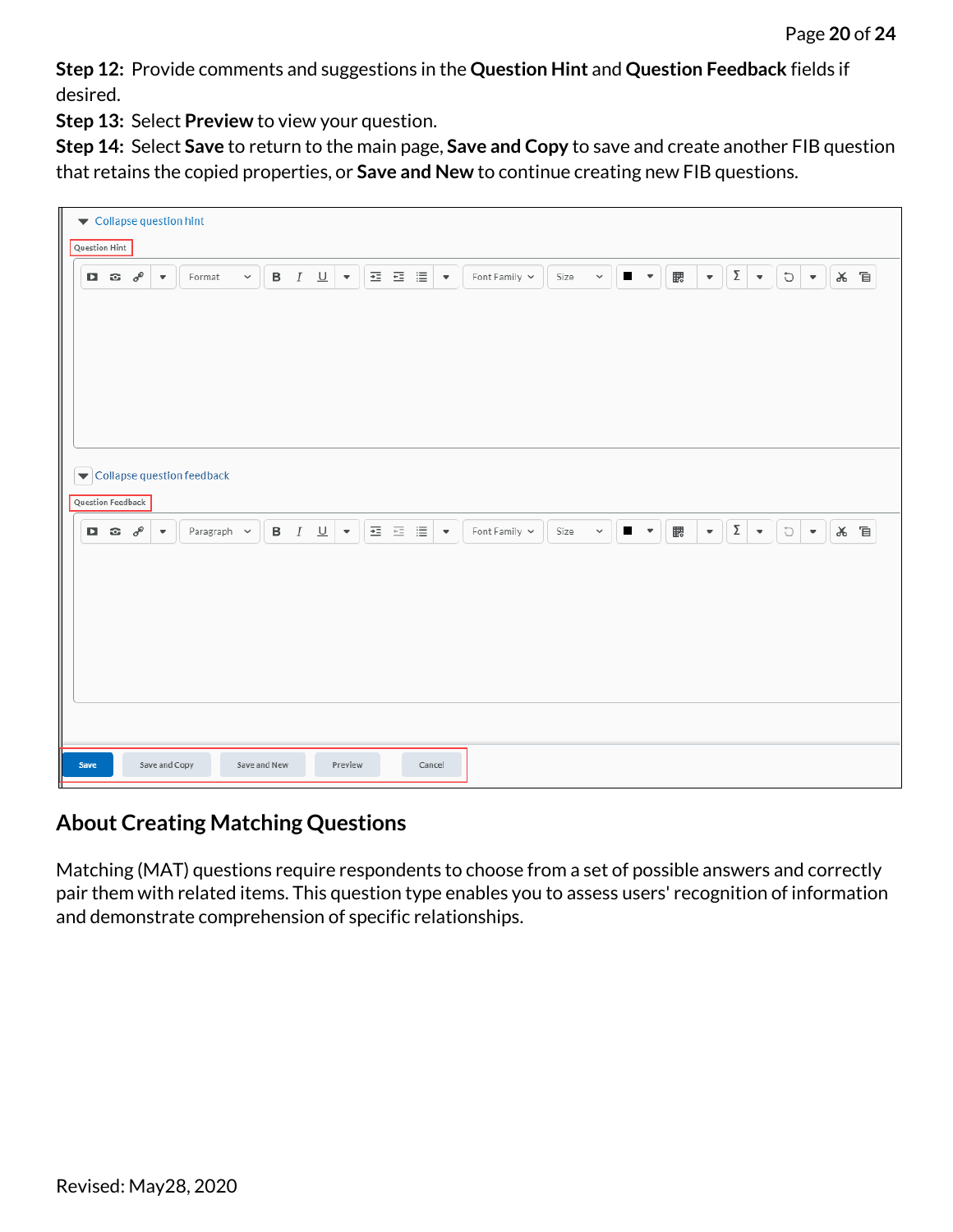#### **Create a Matching Question**

**Step 1:** Select **Matching Question (MAT)** from the **New** dropdown menu.

- **Step 2:** Enter a **Title** (optional).
- **Step 3:** Enter a **Points** value.
- **Step 4:** Select a difficulty level from the **Difficulty** dropdown menu.
- **Step 5:** Enter your MAT question in the **Question Text**field.

| New Matching Question                                                                                                                        |                                                                                                                                                                                          |  |  |  |  |  |  |  |  |  |  |  |  |
|----------------------------------------------------------------------------------------------------------------------------------------------|------------------------------------------------------------------------------------------------------------------------------------------------------------------------------------------|--|--|--|--|--|--|--|--|--|--|--|--|
| General                                                                                                                                      |                                                                                                                                                                                          |  |  |  |  |  |  |  |  |  |  |  |  |
| $\begin{array}{c} \text{Title} \\ \end{array}$                                                                                               | (optional)                                                                                                                                                                               |  |  |  |  |  |  |  |  |  |  |  |  |
| Points*<br>1                                                                                                                                 |                                                                                                                                                                                          |  |  |  |  |  |  |  |  |  |  |  |  |
| Difficulty<br>$1 -$                                                                                                                          |                                                                                                                                                                                          |  |  |  |  |  |  |  |  |  |  |  |  |
| Question Text *                                                                                                                              |                                                                                                                                                                                          |  |  |  |  |  |  |  |  |  |  |  |  |
| $\, {\bf B}$<br>್<br>I<br>$\sqcup$<br>$\checkmark$<br>G.<br>Format<br>$\overline{\phantom{a}}$<br>$\blacksquare$<br>$\overline{\phantom{a}}$ | $\bullet$ $\mathbb{Z}$<br>※ 『<br>$\equiv$<br>医细胞<br>$\bullet$ 0<br>騦<br>Font Family $\sim$<br>Size<br>$\mathbf{r}$<br>$\overline{\phantom{a}}$<br>$\overline{\mathbf v}$<br>$\checkmark$ |  |  |  |  |  |  |  |  |  |  |  |  |
| Match the cities with their corresponding countries.                                                                                         |                                                                                                                                                                                          |  |  |  |  |  |  |  |  |  |  |  |  |

**Step 6:** To include an image in the question, select **Insert an Image**. You can enter a description of the image in the **Description** field.

| Image           |  |
|-----------------|--|
| Insert an Image |  |
| Description:    |  |
|                 |  |
|                 |  |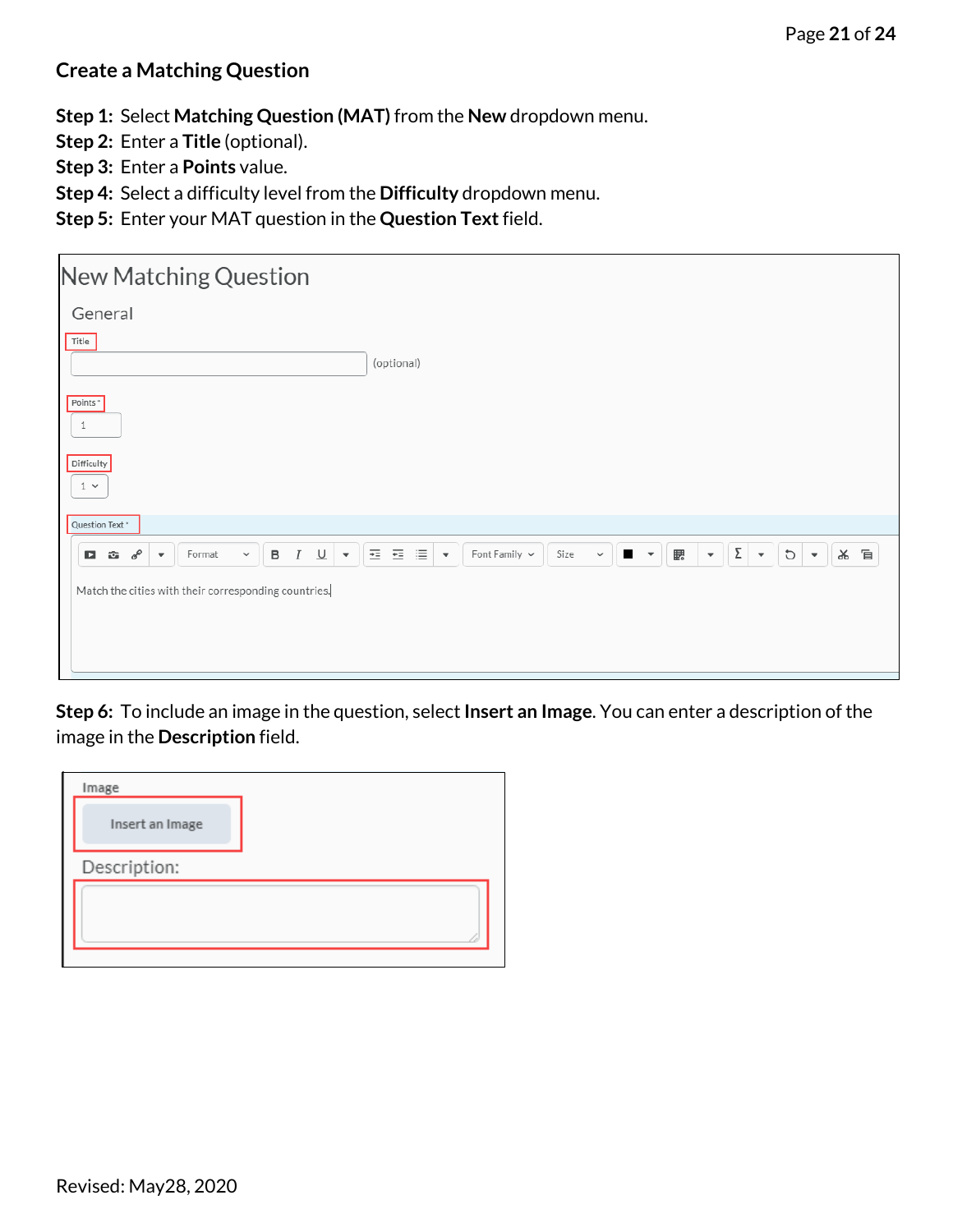**Step 7:** Under **Choices**, choose a **Grading** format:

- **Equally weighted:** The total points value is divided equally among all possible correct matches. Users receive equally weighted points for each correct answer.
- **All or nothing:** Users receive the total points value for correctly matching every answer or else they receive none at all.
- **Right minus wrong:** Users receive points equal to the number of right answers they choose minus the number of incorrect answers they choose. To determine how much each answer is worth, the system takes the total number of points assigned to the question and divides it by the total number of answer choices.

**Example:** If a question is worth 10 points and has 5 answer choices, each correct answer is worth 2 points, and each incorrect answer is worth 2 points (10/5 = 2). If a user gives 3 correct answers and 2 incorrect answers, 2 is the total number of points received for the question  $[(3-2)^*2 = 2]$ .

**Note:** Users can receive a minimum of zero on a question; they cannot receive a negative mark.

**Step 8:** To create more answer choices, select **Add Choice**. Enter an answer in each choice **Value** field.

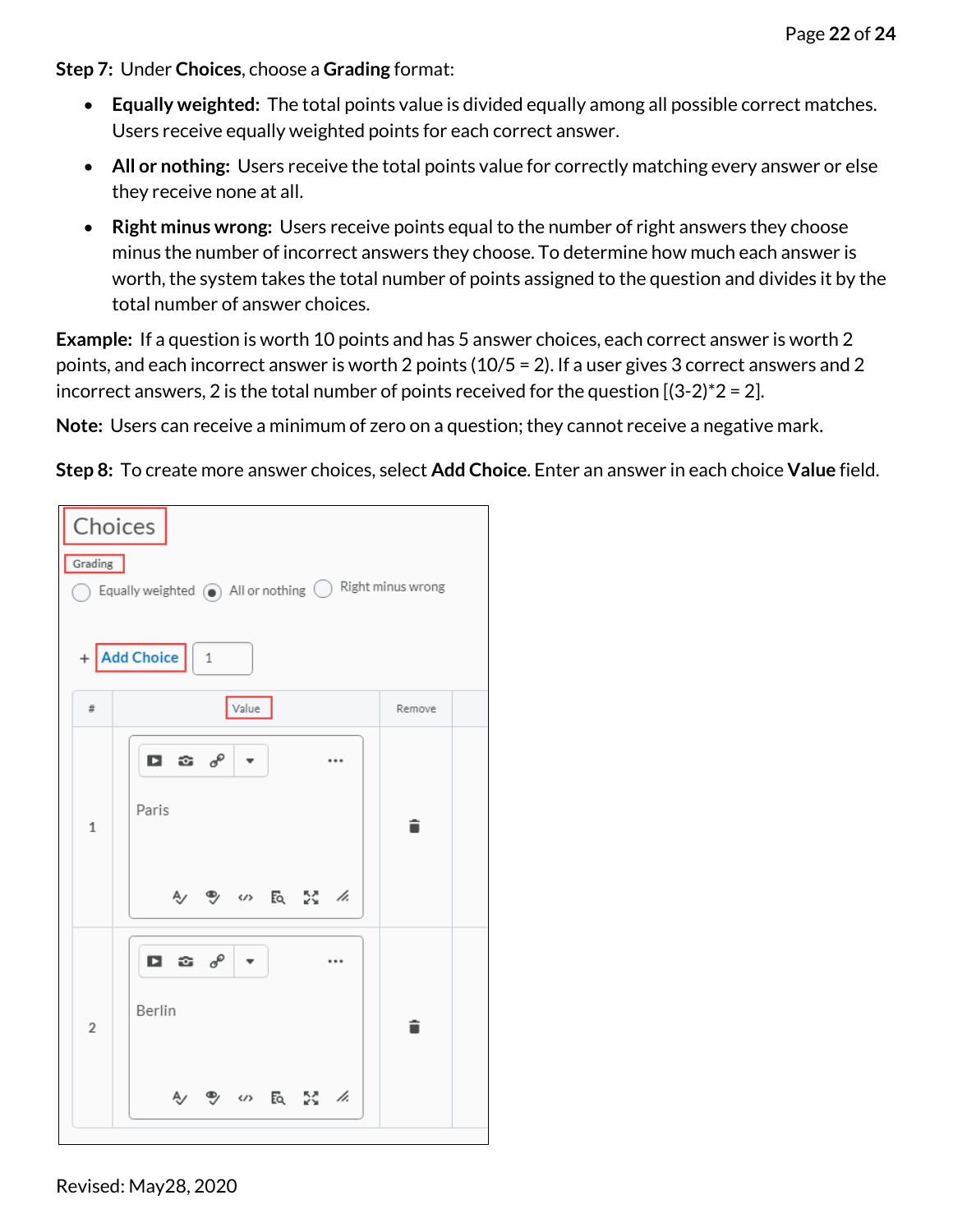**Step 9:** You can select **Add Match** to create more matches. Enter a match choice in each match **Value** field.

**Step 10:** Select the corresponding choice number in the **Correct** Choice dropdown menu next to a match value. This creates a matched pair.

**Note:** To reduce the number of choices and matches available in your MAT question, select the corresponding **Remove option** icon.

| Matches                                          |                                                                               |                          |  |  |  |  |  |  |  |  |  |  |
|--------------------------------------------------|-------------------------------------------------------------------------------|--------------------------|--|--|--|--|--|--|--|--|--|--|
| Matches are randomized when taking the question. |                                                                               |                          |  |  |  |  |  |  |  |  |  |  |
| + Add Match<br>1                                 |                                                                               |                          |  |  |  |  |  |  |  |  |  |  |
| $\#$                                             | Value                                                                         | Correct Choice<br>Remove |  |  |  |  |  |  |  |  |  |  |
| $\mathbf{1}$<br>$\overline{1}$                   | ස ග්<br>$\blacksquare$<br>$\overline{\phantom{a}}$<br><br>France              | î<br>$1\,$ $\sim$        |  |  |  |  |  |  |  |  |  |  |
| $\overline{2}$<br>$\overline{2}$                 | பு ஓ ∥<br><br>$\overline{\phantom{a}}$<br>Germany<br>ey の la ご <i>仏</i><br>Ą, | î<br>$2 \sim$            |  |  |  |  |  |  |  |  |  |  |